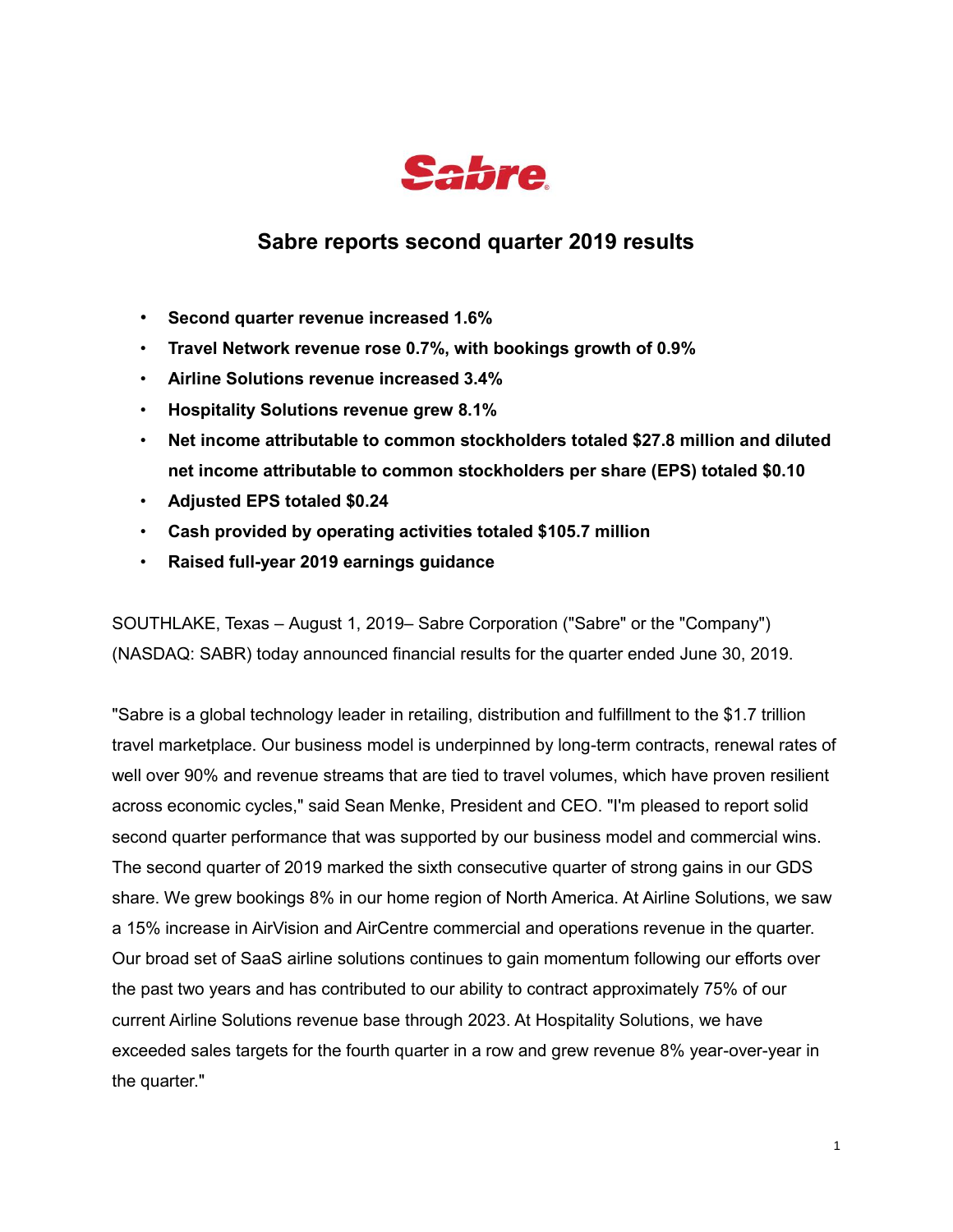"We are accelerating innovations to differentiate versus our competitors. This includes the rollout of Sabre Red 360 and new lodging innovations, including a significant expansion of properties available through our GDS supported by our partnerships with Booking.com and Expedia Affiliate Network. We recently launched the new Sabre Virtual Payments platform, continued to progress in our NDC efforts, brought to market the industry's first Airline Commercial Platform and introduced an innovative Hospitality Intelligent Retailing Platform that opens new sources of revenue growth for our hotelier customers. We are the first GDS to have our entire shopping complex in the cloud. We are continuing to build out our global cloud landing zones and now have over 55% of our total compute footprint in the cloud. Our solid second quarter performance, commercial wins, leading innovation and infrastructure progress give me confidence in raising our full-year 2019 earnings guidance."

#### **Q2 2019 Financial Summary**

Sabre consolidated second quarter revenue increased 1.6% to \$1,000.0 million, compared to \$984.4 million in the year ago period.

Second quarter operating income was \$81.9 million, versus \$138.8 million in the second quarter of 2018. The decline in operating income was primarily due to increased technology expenses in the quarter, with a corresponding decline in technology capitalized expenditures, as well as modest growth in Travel Network incentive expense per booking and \$8.9 million in acquisitionrelated costs, partially offset by solid revenue growth. The shift in technology cost recognition had no impact on the level of total technology spend or Free Cash Flow and is driven by the execution of the Company's previously disclosed technology strategy, including its cloud migration, mainframe offload and utilization of agile development methods, that increases the expensed portion of its total technology spend.

Net income attributable to common stockholders totaled \$27.8 million, versus \$92.2 million in the second quarter of 2018. Diluted net income attributable to common stockholders per share totaled \$0.10, versus \$0.33 in the second quarter of 2018. The decrease in net income attributable to common stockholders was driven by the items impacting operating income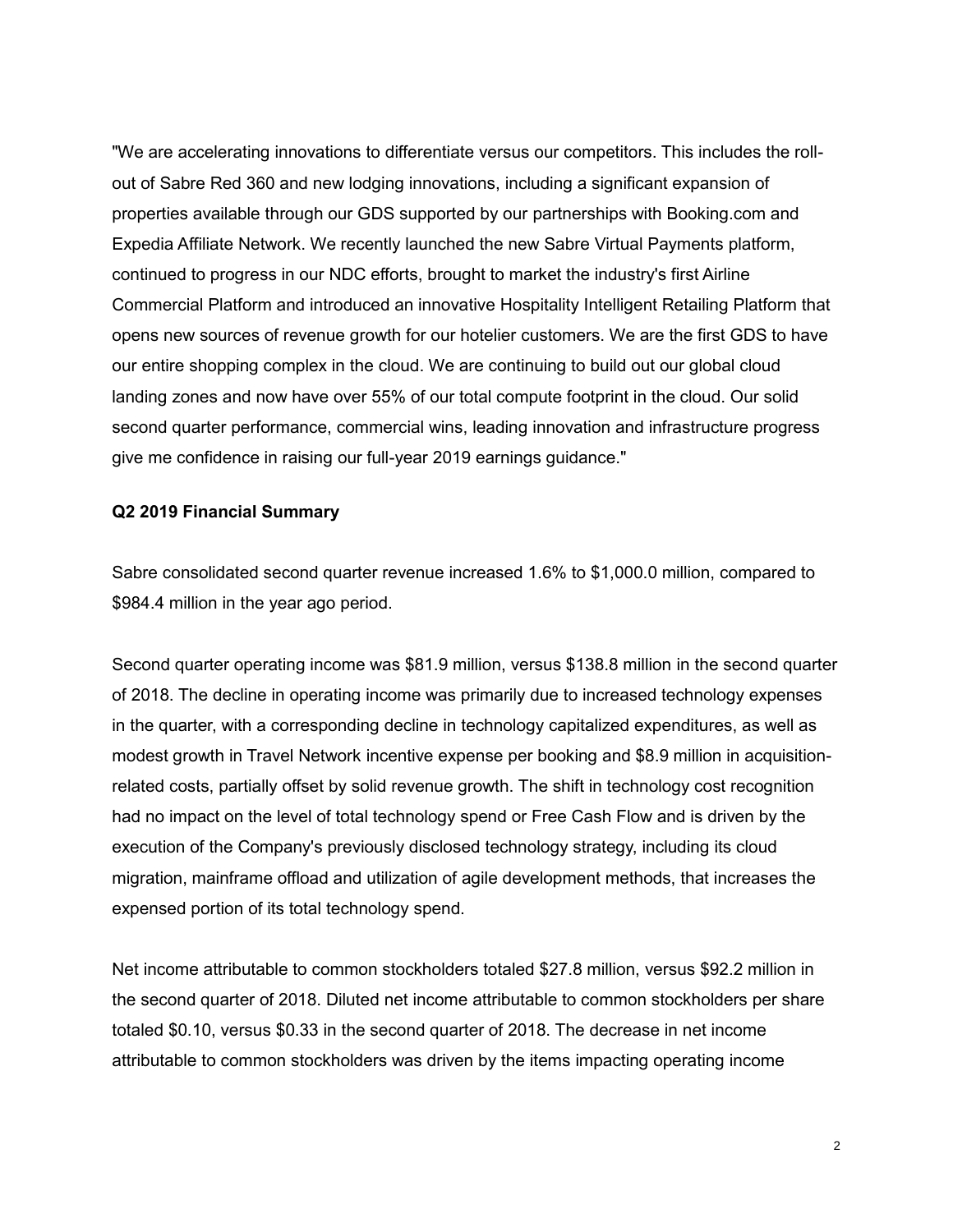described above, as well a \$12.1 million increase in income taxes primarily due to an unfavorable comparison to a tax rate benefit recognized in the second quarter of 2018.

Second quarter consolidated Adjusted EBITDA Less Capitalized Software Development, which reflects the Company's total capitalized and expensed technology spend, was \$211.5 million, a decrease of 1.3% from \$214.3 million in the second quarter of 2018. This decrease was primarily driven by modest growth in Travel Network incentive expense per booking and other transaction-related expenses, partially offset by solid revenue growth.

Adjusted Operating Income was \$127.0 million, versus \$172.0 million in the second quarter of 2018. The decline in Sabre's consolidated Adjusted Operating Income was primarily the result of increased technology operating expenses due to the increase in the expensed portion of total technology spend and modest growth in Travel Network incentive expense per booking, partially offset by solid revenue growth.

For the quarter, Sabre reported Adjusted Net Income from continuing operations per share (Adjusted EPS) of \$0.24, versus \$0.37 per share in the second quarter of 2018.

With regards to Sabre's second quarter 2019 cash flows (versus prior year):

- Cash provided by operating activities totaled \$105.7 million (vs. \$146.6 million)
- Cash used in investing activities totaled \$38.3 million (vs. \$67.2 million)
- Cash used in financing activities totaled \$128.7 million (vs. \$73.1 million)
- Capitalized expenditures totaled \$29.3 million (vs. \$67.2 million)

Second quarter Free Cash Flow totaled \$76.3 million, versus \$79.5 million in the second quarter of 2018.

During the second quarter of 2019, Sabre returned \$83.8 million to shareholders, including \$38.3 million through its regular quarterly dividend and the repurchase of 2.2 million shares for approximately \$45.5 million under its share repurchase authorization. Year-to-date, the Company has repurchased 3.7 million shares for approximately \$77.6 million.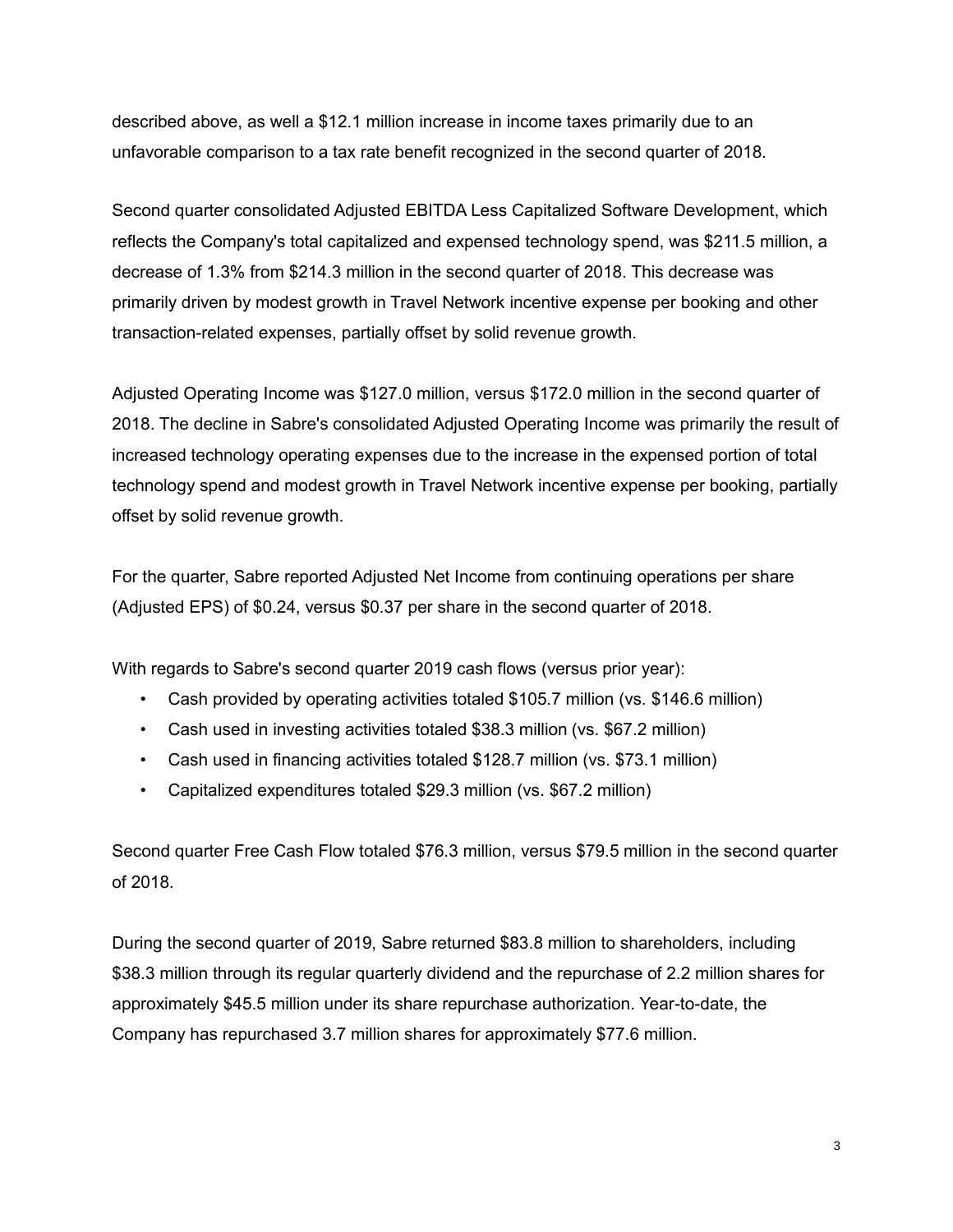|                                                                           |                  | Three Months Ended June 30, |             | Six Months Ended June 30, |             |    |             |                |
|---------------------------------------------------------------------------|------------------|-----------------------------|-------------|---------------------------|-------------|----|-------------|----------------|
| Financial Highlights<br>(in thousands, except for EPS; unaudited):        | 2019             | 2018                        | %<br>Change |                           | 2019        |    | 2018        | $\%$<br>Change |
| Total Company:                                                            |                  |                             |             |                           |             |    |             |                |
| <b>Revenue</b>                                                            | \$1,000,006      | \$<br>984,376               | 1.6         |                           | \$2,049,367 |    | \$1.972.745 | 3.9            |
| <b>Operating income</b>                                                   | \$<br>81,913     | \$<br>138,833               | (41.0)      | \$                        | 192,320     | \$ | 304,234     | (36.8)         |
| Net income attributable to common<br>stockholders                         | \$<br>27,838     | \$<br>92,246                | (69.8)      | \$                        | 84,688      | \$ | 180,126     | (53.0)         |
| Diluted net income attributable to<br>common stockholders per share (EPS) | \$<br>0.10       | \$<br>0.33                  | (69.7)      | \$                        | 0.31        | \$ | 0.65        | (52.3)         |
| <b>Adjusted Gross Profit*</b>                                             | \$<br>350.438    | \$<br>373,678               | (6.2)       | \$                        | 723,528     | \$ | 778,257     | (7.0)          |
| <b>Adjusted EBITDA*</b>                                                   | \$<br>235,635    | \$<br>277,002               | (14.9)      | \$                        | 497,984     | \$ | 578,340     | (13.9)         |
| <b>Adjusted EBITDA Less Capitalized</b><br>Software Development*          | \$<br>211,519    | \$<br>214,296               | (1.3)       | \$                        | 446,656     | \$ | 458,182     | (2.5)          |
| <b>Adjusted Operating Income*</b>                                         | \$<br>126,953    | \$<br>171,986               | (26.2)      | \$                        | 282,715     | \$ | 369,582     | (23.5)         |
| <b>Adjusted Net Income*</b>                                               | \$<br>67,454     | \$<br>102,343               | (34.1)      | \$                        | 161,653     | \$ | 223,553     | (27.7)         |
| <b>Adjusted EPS*</b>                                                      | \$<br>0.24       | \$<br>0.37                  | (35.1)      | \$                        | 0.58        | \$ | 0.81        | (28.4)         |
| Cash provided by operating activities                                     | \$<br>105.661    | \$<br>146,647               | (27.9)      | \$                        | 257,661     | \$ | 341.839     | (24.6)         |
| Cash used in investing activities                                         | \$<br>(38, 299)  | \$<br>(67, 187)             | (43.0)      | \$                        | (76, 163)   | \$ | (131, 886)  | (42.3)         |
| Cash used in financing activities                                         | \$<br>(128, 661) | \$<br>(73, 054)             | 76.1        | \$                        | (292, 975)  | \$ | (201, 525)  | 45.4           |
| <b>Capitalized expenditures</b>                                           | \$<br>(29, 332)  | \$<br>(67, 187)             | (56.3)      | \$                        | (67, 196)   | \$ | (131, 886)  | (49.0)         |
| Free Cash Flow*                                                           | \$<br>76,329     | \$<br>79,460                | (3.9)       | \$                        | 190,465     | \$ | 209,953     | (9.3)          |
| Net Debt (total debt, less cash)                                          | \$3,007,906      | \$3,090,737                 |             |                           |             |    |             |                |
| Net Debt / LTM Adjusted EBITDA*                                           | 2.9x             | 2.8x                        |             |                           |             |    |             |                |
| <b>Travel Network:</b>                                                    |                  |                             |             |                           |             |    |             |                |
| <b>Revenue</b>                                                            | \$<br>724,632    | \$<br>719,685               | 0.7         |                           | \$1,498,600 |    | \$1,440,821 | 4.0            |
| <b>Transaction Revenue</b>                                                | \$<br>681,394    | \$<br>679,300               | 0.3         |                           | \$1,412,159 |    | \$1,356,662 | 4.1            |
| <b>Other Revenue</b>                                                      | \$<br>43,238     | \$<br>40,385                | 7.1         | \$                        | 86,441      | \$ | 84,159      | 2.7            |
| <b>Operating Income</b>                                                   | \$<br>159,384    | \$<br>195,052               | (18.3)      | \$                        | 352,023     | \$ | 405,725     | (13.2)         |
| Adjusted Operating Income*                                                | \$<br>159,797    | \$<br>196,003               | (18.5)      | \$                        | 352,969     | \$ | 407,847     | (13.5)         |
| <b>Total Bookings</b>                                                     | 142,125          | 140,817                     | 0.9         |                           | 297,062     |    | 291,649     | 1.9            |
| <b>Air Bookings</b>                                                       | 124,605          | 122,864                     | 1.4         |                           | 263,166     |    | 257,515     | $2.2\,$        |
| <b>Lodging, Ground and Sea Bookings</b>                                   | 17,520           | 17,953                      | (2.4)       |                           | 33,896      |    | 34,134      | (0.7)          |
| <b>Air Bookings Share</b>                                                 | 38.6%            | 37.4%                       |             |                           | 38.4%       |    | 37.2%       |                |
| Airline Solutions:                                                        |                  |                             |             |                           |             |    |             |                |
| Revenue                                                                   | \$<br>211,833    | \$<br>204,822               | 3.4         | \$                        | 424,760     | \$ | 411,425     | 3.2            |
| <b>Operating Income</b>                                                   | \$<br>22,660     | \$<br>22,813                | (0.7)       | \$                        | 38,084      | \$ | 53,525      | (28.8)         |
| Adjusted Operating Income*                                                | \$<br>22,660     | \$<br>22,813                | (0.7)       | \$                        | 38,084      | \$ | 53,525      | (28.8)         |
| <b>Passengers Boarded</b>                                                 | 180,386          | 195,699                     | (7.8)       |                           | 366,563     |    | 370,342     | (1.0)          |
| <b>Hospitality Solutions:</b>                                             |                  |                             |             |                           |             |    |             |                |
| <b>Revenue</b>                                                            | \$<br>73,876     | \$<br>68,314                | 8.1         | \$                        | 146,707     | \$ | 136,442     | 7.5            |
| <b>Operating (Loss) Income</b>                                            | \$<br>(5,746)    | \$<br>1,964                 | NM          | \$                        | (11, 463)   | \$ | 4,101       | <b>NM</b>      |
| Adjusted Operating (Loss) Income*                                         | \$<br>(5,746)    | \$<br>1,964                 | NM          | \$                        | (11, 463)   | \$ | 4,101       | NM             |
| <b>Central Reservation System</b><br><b>Transactions</b>                  | 28,890           | 22,555                      | 28.1        |                           | 51,914      |    | 39,519      | 31.4           |

\*Indicates non-GAAP financial measure; see descriptions and reconciliations below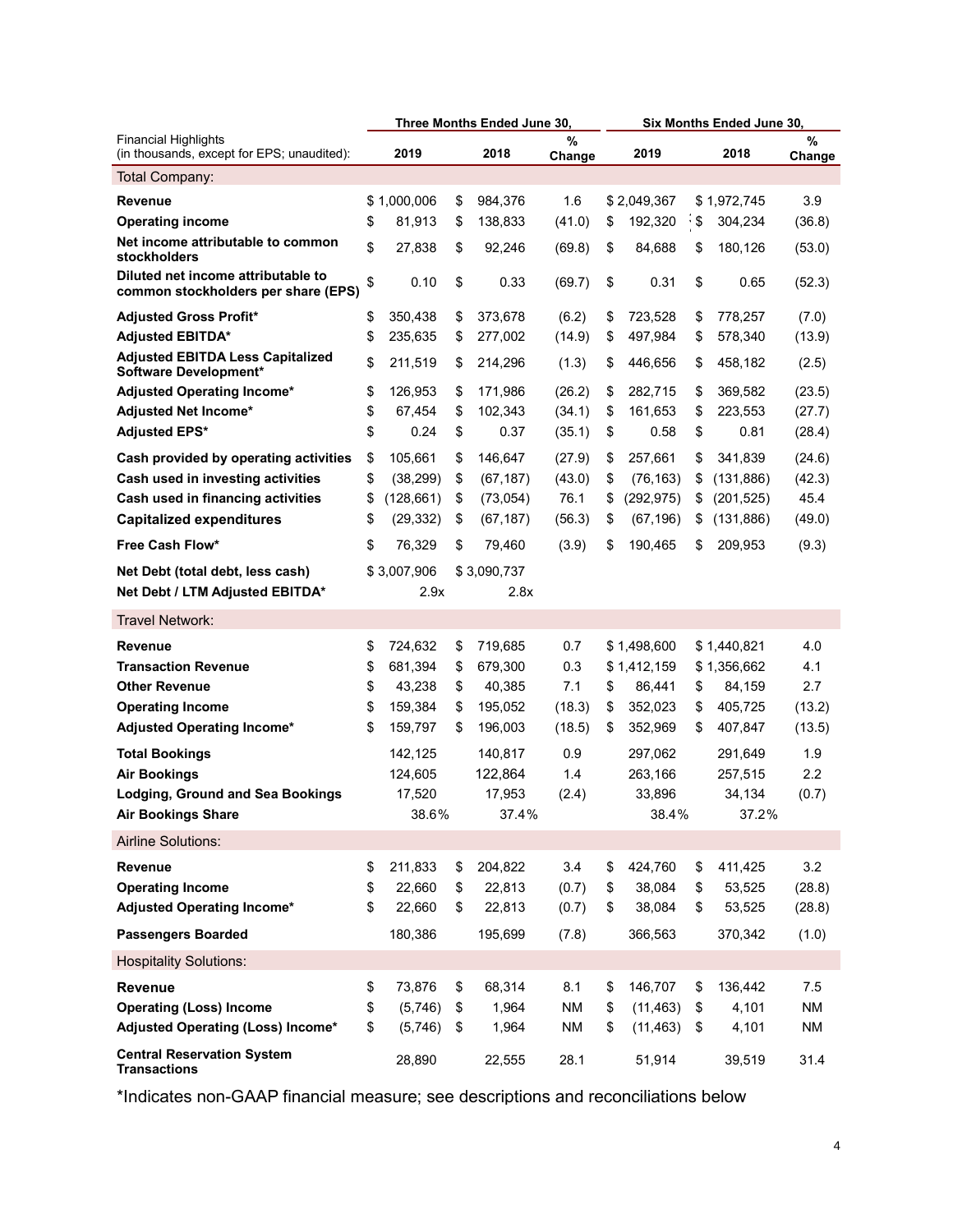## **Travel Network**

Second quarter 2019 highlights (versus prior year):

- Travel Network revenue increased 0.7% to \$724.6 million.
- Global air bookings share increased 120 basis points to 38.6%.
- Global bookings increased 0.9% in the quarter, stronger than the GDS industry. Global bookings growth was supported by an increase of 7.9% in North America, representing the company's largest global footprint. Strong North American bookings growth offset a decline in international bookings.
- Operating income totaled \$159.4 million, versus \$195.1 million in the second quarter of 2018, and operating income margin was 22.0%.
- The decline in operating income was driven by increased technology operating expenses due to the increase in the expensed portion of total technology spend (with a corresponding decrease in capitalized expenditures) driven by the Company's technology strategy, and modest incentive expense per booking growth, partially offset by revenue growth.

### **Airline Solutions**

Second quarter 2019 highlights (versus prior year):

- Airline Solutions revenue increased 3.4% to \$211.8 million, supported by 14.7% growth in AirVision and AirCentre commercial and operations solutions revenue. SabreSonic revenue declined 3.0% due to the previously discussed impact of certain outside factors including the insolvency of Jet Airways and volume reductions at a certain carrier due to a 737 MAX incident, as well as the de-migrations of Pakistan International Airlines and Philippine Airlines.
- Airline passengers boarded declined 7.8% in the quarter. Excluding the carriers referenced above, airline passengers boarded grew 4.3%.
- Operating income totaled \$22.7 million, versus \$22.8 million in the second quarter of 2018, and operating income margin was 10.7%.
- Solid revenue growth was offset by increased technology operating expenses due to the increase in the expensed portion of total technology spend (with a corresponding decrease in capitalized expenditures) driven by the Company's technology strategy.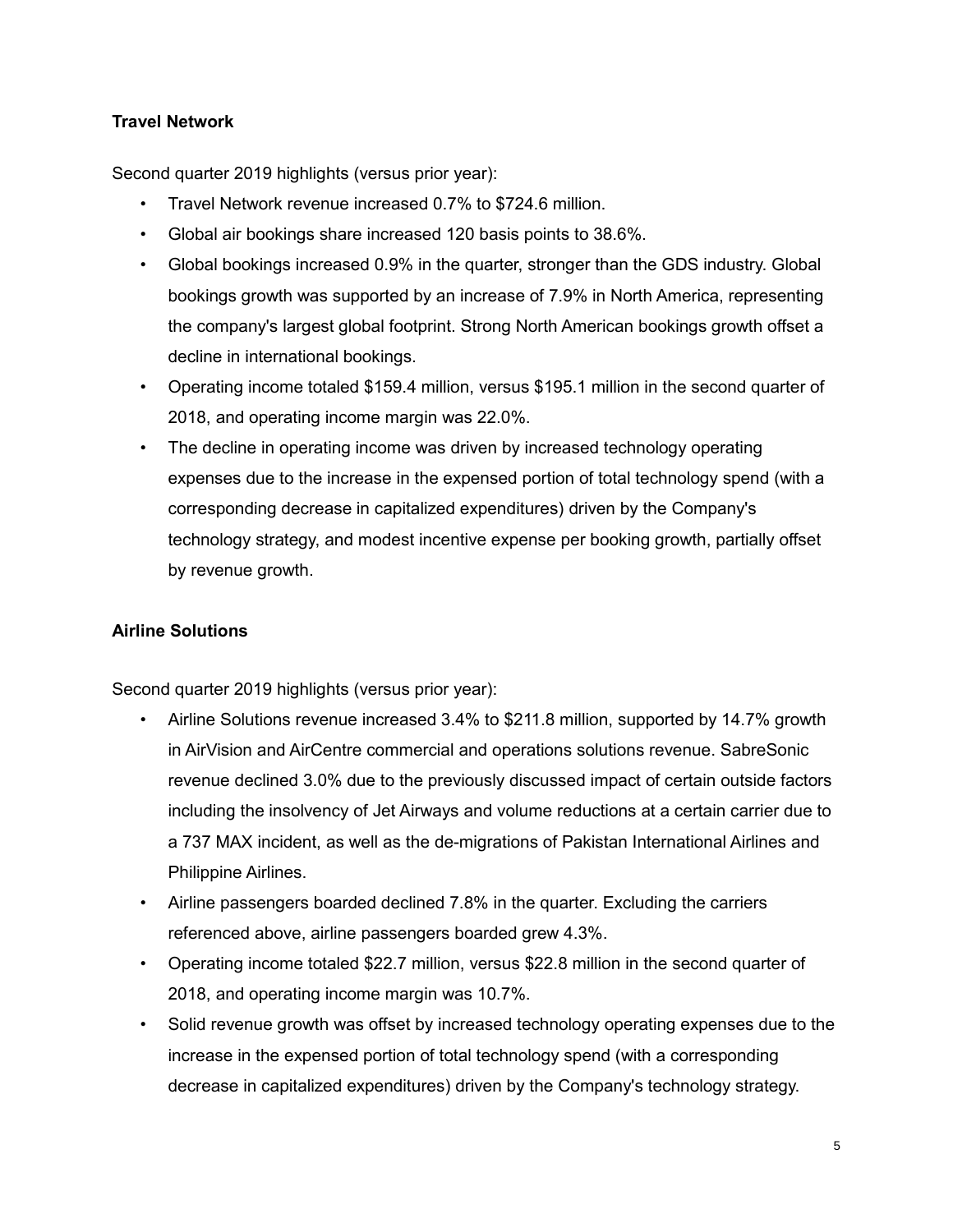## **Hospitality Solutions**

Second quarter 2019 highlights (versus prior year):

- Hospitality Solutions revenue increased 8.1% to \$73.9 million, primarily driven by growth in central reservation system transactions.
- Central reservation system transactions increased 28.1% to 28.9 million.
- Operating loss was \$5.7 million, versus income of \$2.0 million in the second quarter of 2018.
- The decline in operating income was driven by increased technology operating expenses due to the increase in the expensed portion of total technology spend (with a corresponding decrease in capitalized expenditures) driven by the Company's technology strategy and higher depreciation and amortization, partially offset by revenue growth.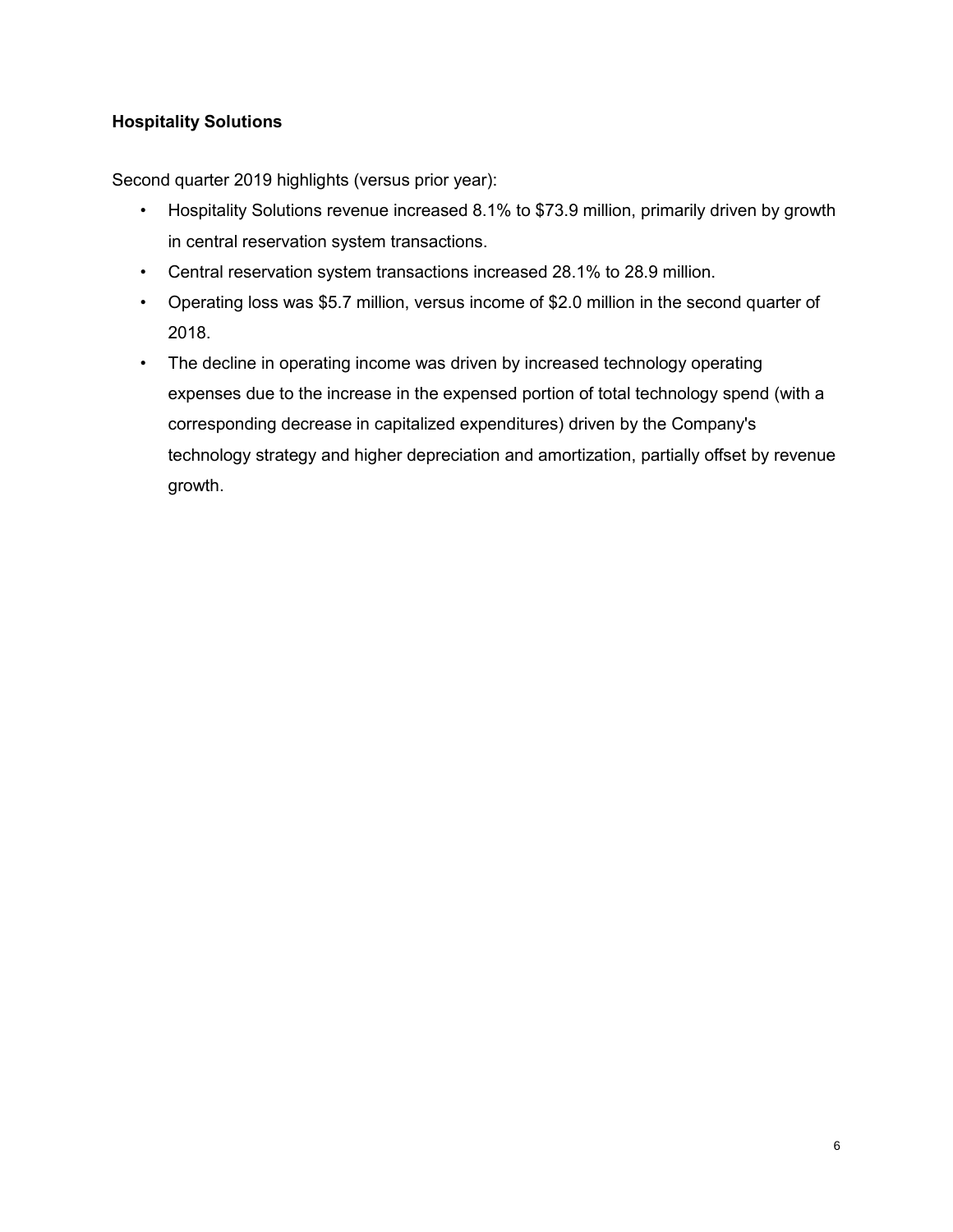## **Business Outlook and Financial Guidance**

With respect to the 2019 guidance below:

- Full-year Adjusted EPS guidance consists of (1) full-year expected net income attributable to common stockholders adjusted for the estimated impact of loss from discontinued operations, net of tax, of approximately \$5 million; net income attributable to noncontrolling interests of approximately \$5 million; acquisition-related amortization of approximately \$65 million; stock-based compensation expense of approximately \$75 million; other costs including litigation, other foreign non-income tax matters and foreign exchange gains and losses of \$20 million; and the tax impact of the above adjustments of approximately \$30 million, divided by (2) the projected weighted-average diluted common share count for the full year of approximately 277 million.
- Full-year Free Cash Flow guidance consists of expected full-year cash provided by operating activities of \$585 million to \$605 million less additions to property and equipment of \$130 million to \$150 million.

Sabre raised full-year 2019 earnings guidance, summarized below:

| (\$ millions, except EPS) | 2019 Guidance               | Vs. Previous Guidance |
|---------------------------|-----------------------------|-----------------------|
| <b>Revenue</b>            | $$3,965M - $4,045M$         |                       |
| <b>Adjusted EPS</b>       | $$0.91 - $1.05$             | $+ $0.02$             |
| <b>Free Cash Flow</b>     | <b>Approximately \$455M</b> |                       |

Additional guidance metrics are included in the slide presentation and prepared remarks regarding Sabre's second quarter 2019 earnings conference call, which have been posted on the Sabre Investor Relations website at [investors.sabre.com.](https://investors.sabre.com/)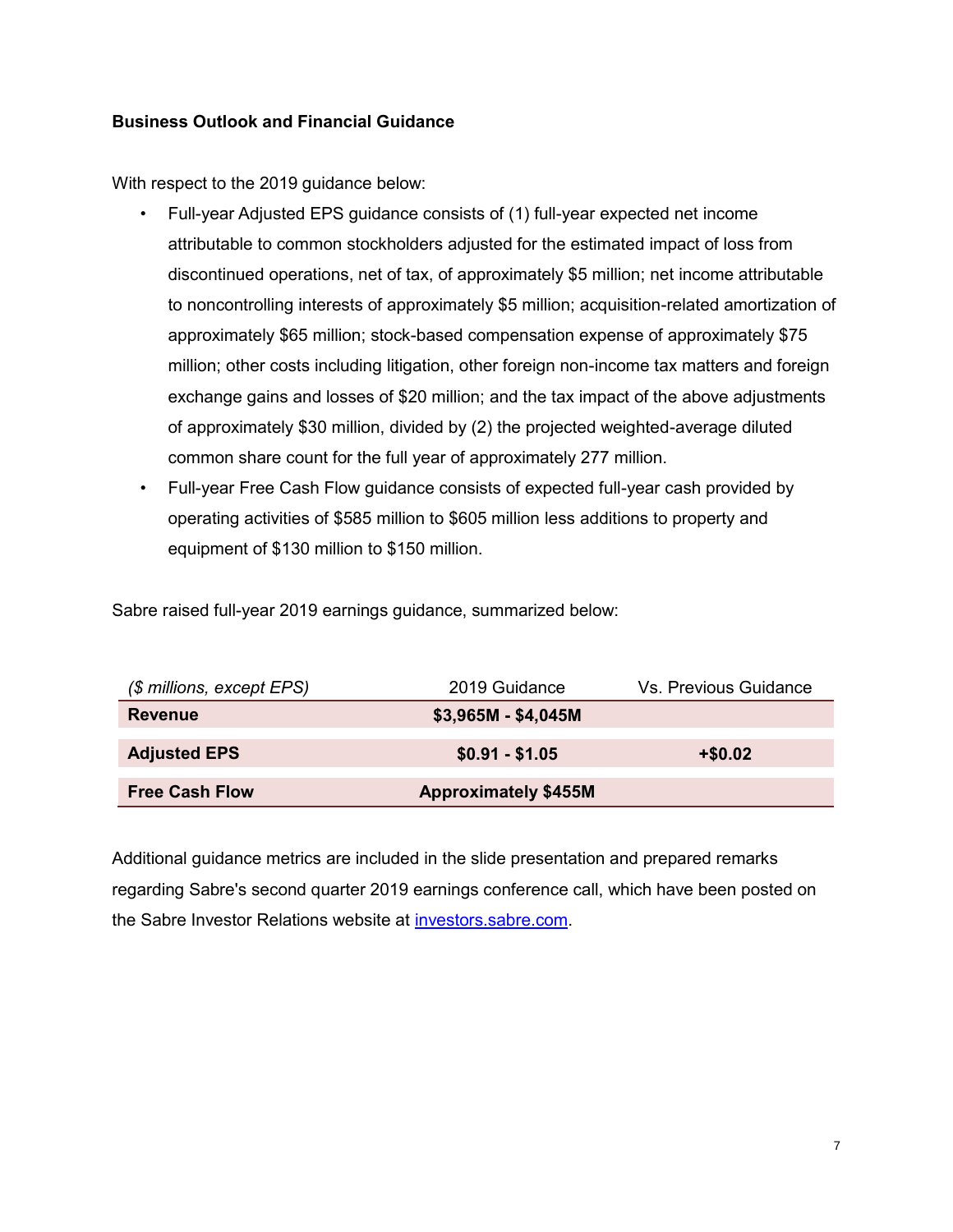### **Conference Call**

Sabre will conduct its second quarter 2019 investor conference call today at 9:00 a.m. ET. The live webcast and accompanying slide presentation can be accessed via the Investor Relations section of our website, investors.sabre.com. A replay of the event will be available on the website for at least 90 days following the event.

#### **About Sabre**

Sabre Corporation is the leading technology provider to the global travel industry. Sabre's software, data, mobile and distribution solutions are used by hundreds of airlines and thousands of hotel properties to manage critical operations, including passenger and guest reservations, revenue management, flight, network and crew management. Sabre also operates a leading global travel marketplace, which processes more than US\$120 billion of global travel spend annually by connecting travel buyers and suppliers. Headquartered in Southlake, Texas, USA, Sabre serves customers in more than 160 countries around the world.

#### **Website Information**

We routinely post important information for investors on the Investor Relations section of our website, investors.sabre.com. We intend to use this website as a means of disclosing material, non-public information and for complying with our disclosure obligations under Regulation FD. Accordingly, investors should monitor the Investor Relations section of our website, in addition to following our press releases, SEC filings, public conference calls, presentations and webcasts. The information contained on, or that may be accessed through, our website is not incorporated by reference into, and is not a part of, this document.

### **Supplemental Financial Information**

In conjunction with today's earnings report, a file of supplemental financial information will be available on the Investor Relations section of our website, investors.sabre.com.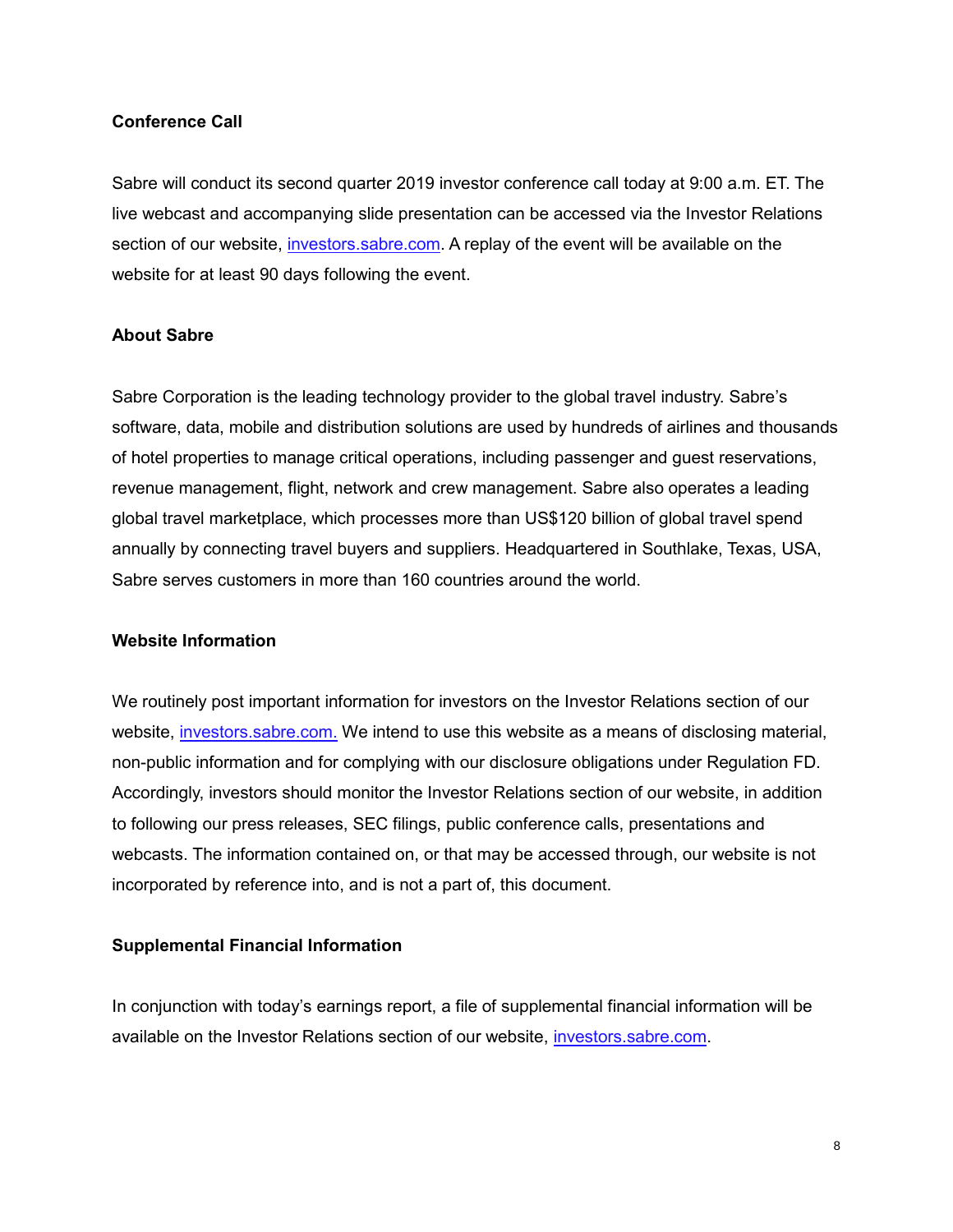#### **Industry Data**

This release contains industry data, forecasts and other information that we obtained from industry publications and surveys, public filings and internal company sources, and there can be no assurance as to the accuracy or completeness of the included information. Statements as to our ranking, market position, bookings share and market estimates are based on independent industry publications, government publications, third-party forecasts and management's estimates and assumptions about our markets and our internal research. We have not independently verified this third-party information nor have we ascertained the underlying economic assumptions relied upon in those sources, and we cannot assure you of the accuracy or completeness of this information.

#### **Note on Non-GAAP Financial Measures**

This press release includes unaudited non-GAAP financial measures, including Adjusted Gross Profit, Adjusted Operating Income (Loss), Adjusted Net Income from continuing operations ("Adjusted Net Income"), Adjusted EBITDA, Adjusted EBITDA Less Capitalized Software Development, Adjusted Net Income from continuing operations per share ("Adjusted EPS"), Free Cash Flow, and the ratios based on these financial measures. In addition, we provide certain forward guidance with respect to Adjusted EPS and Free Cash Flow. We are unable to provide this forward guidance on a GAAP basis without unreasonable effort; however, see "Business Outlook and Financial Guidance" for additional information including estimates of certain components of the non-GAAP adjustments contained in the guidance.

We present non-GAAP measures when our management believes that the additional information provides useful information about our operating performance. Non-GAAP financial measures do not have any standardized meaning and are therefore unlikely to be comparable to similar measures presented by other companies. The presentation of non-GAAP financial measures is not intended to be a substitute for, and should not be considered in isolation from, the financial measures reported in accordance with GAAP.See "Non-GAAP Financial Measures" below for an explanation of the non-GAAP measures and "Tabular Reconciliations for Non-GAAP Measures" below for a reconciliation of the non-GAAP financial measures to the comparable GAAP measures.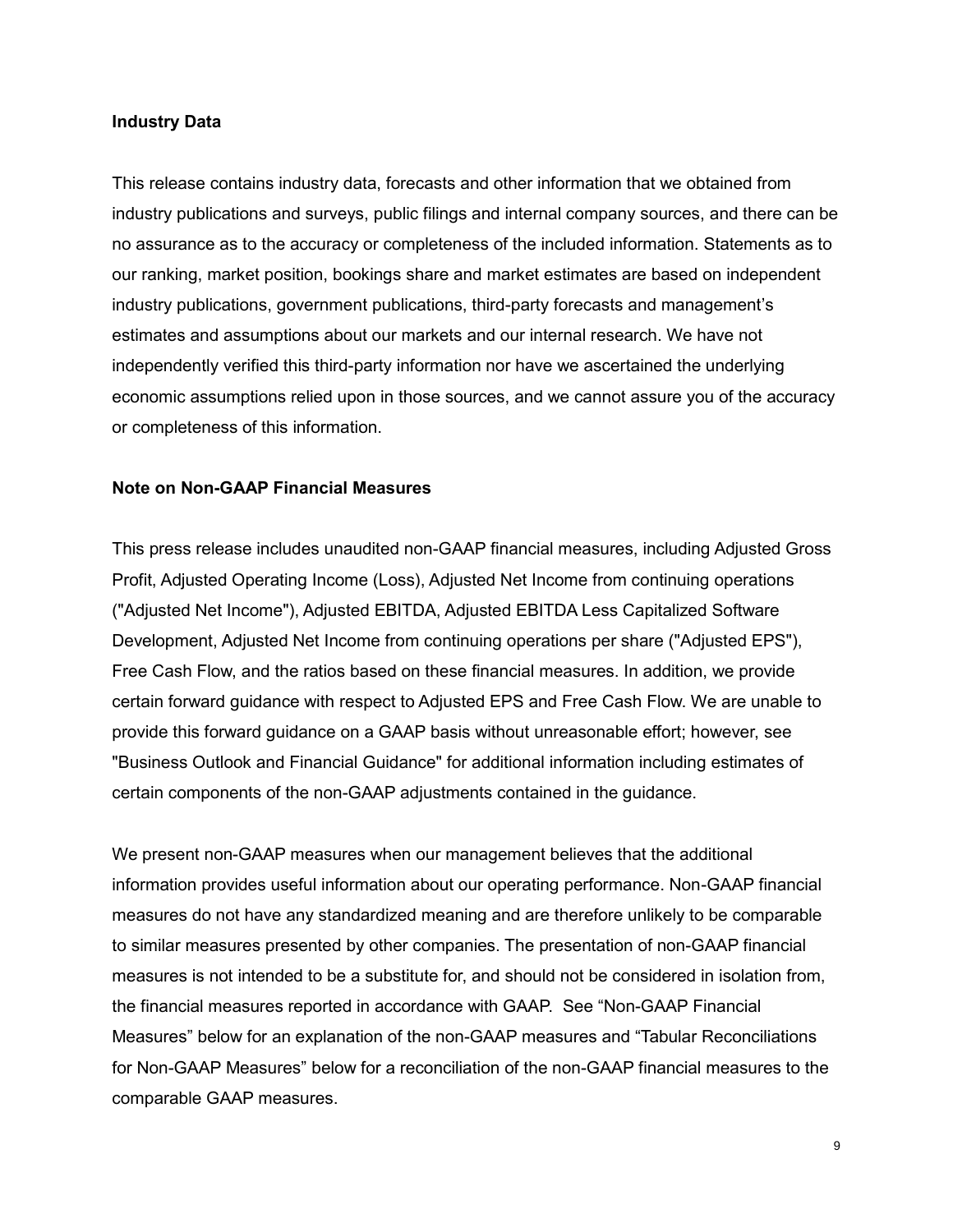#### **Forward-looking Statements**

Certain statements herein are forward-looking statements about trends, future events, uncertainties and our plans and expectations of what may happen in the future. Any statements that are not historical or current facts are forward-looking statements. In many cases, you can identify forward-looking statements by terms such as "guidance," "outlook," "momentum," "expect," "estimate," "project," "believe," "will," "accelerate," "preliminary," "anticipate," "may," "should," "would," "intend," "potential," "momentum," "long-term," "growth," "results" or the negative of these terms or other comparable terminology. Forward-looking statements involve known and unknown risks, uncertainties and other factors that may cause Sabre's actual results, performance or achievements to be materially different from any future results, performances or achievements expressed or implied by the forward-looking statements. The potential risks and uncertainties include, among others, dependency on transaction volumes in the global travel industry, particularly air travel transaction volumes, including from airlines' insolvency, suspension of service or aircraft groundings, travel suppliers' usage of alternative distribution models, exposure to pricing pressure in the Travel Network business, changes affecting travel supplier customers, maintenance of the integrity of our systems and infrastructure and the effect of any security breaches, failure to adapt to technological advancements, competition in the travel distribution market and solutions markets, implementation of software solutions, reliance on third parties to provide information technology services, the implementation and effects of new or renewed agreements, dependence on establishing, maintaining and renewing contracts with customers and other counterparties and collecting amounts due to us under these agreements, dependence on relationships with travel buyers, our collection, processing, storage, use and transmission of personal data and risks associated with PCI compliance, our ability to recruit, train and retain employees, including our key executive officers and technical employees, the effects of litigation and regulatory investigations, adverse global and regional economic and political conditions, including, but not limited to, economic conditions in countries or regions with traditionally high levels of exports to China or that have commodities-based economies and the effect of "Brexit" and uncertainty due to related negotiations, risks arising from global operations, reliance on the value of our brands, failure to comply with regulations, use of third-party distributor partners, the financial and business effects of acquisitions, including related costs, and, if successfully completed, closing and integration of these acquisitions, the effects of the implementation of new accounting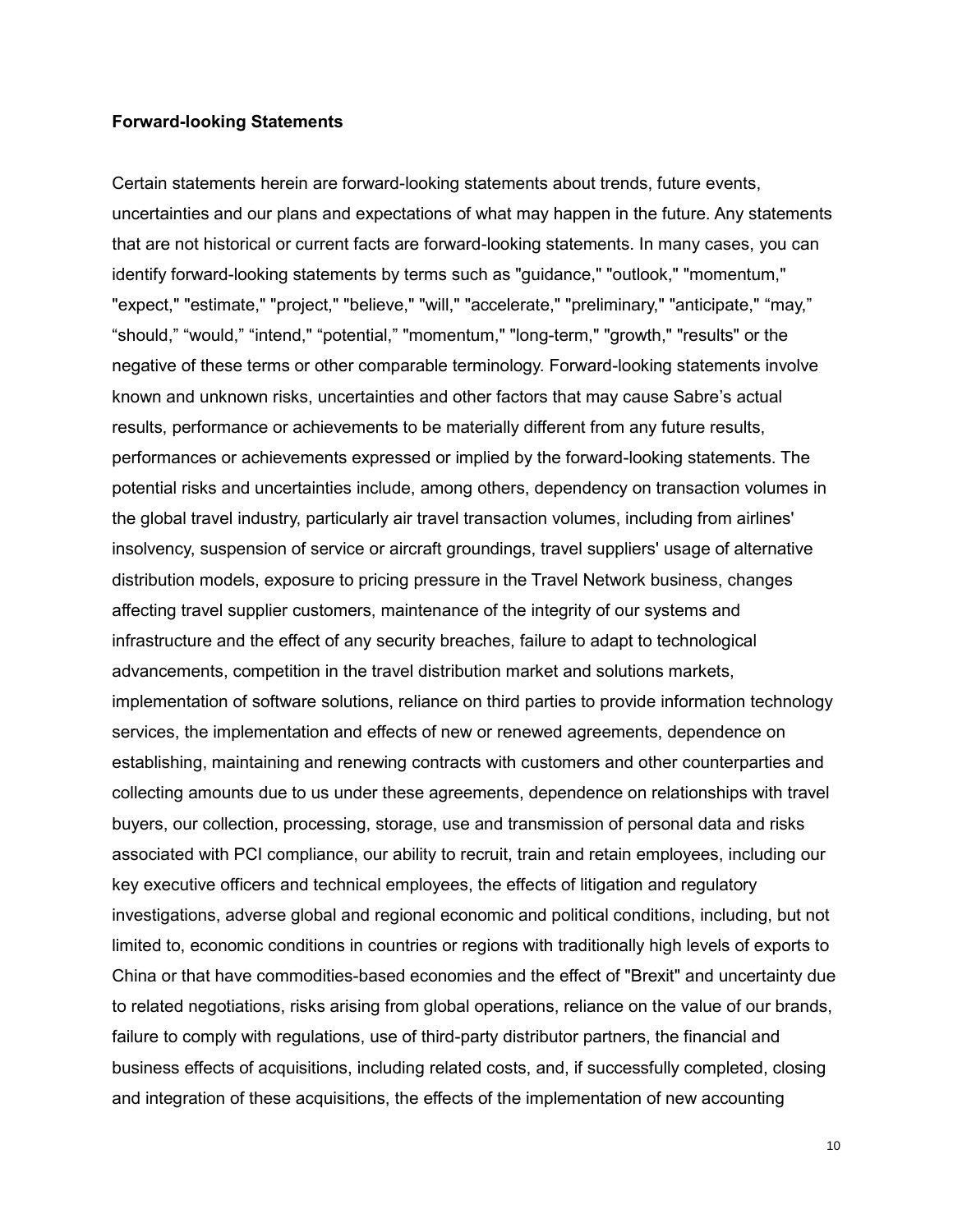standards, and tax-related matters, including the effect of the Tax Cuts and Jobs Act. More information about potential risks and uncertainties that could affect our business and results of operations is included in the "Risk Factors" section in our Quarterly Report on Form 10-Q filed with the SEC on May 1, 2019, in the "Risk Factors" and "Forward-Looking Statements" sections in our Annual Report on Form 10-K filed with the SEC on February 15, 2019 and in our other filings with the SEC. Although we believe that the expectations reflected in the forward-looking statements are reasonable, we cannot guarantee future events, outlook, guidance, results, actions, levels of activity, performance or achievements. Readers are cautioned not to place undue reliance on these forward-looking statements. Unless required by law, Sabre undertakes no obligation to publicly update or revise any forward-looking statements to reflect circumstances or events after the date they are made.

#### **Contacts:**

**Media** Kristin Hays kristin.hays@sabre.com sabrenews@sabre.com

**Investors** Barry Sievert sabre.investorrelations@sabre.com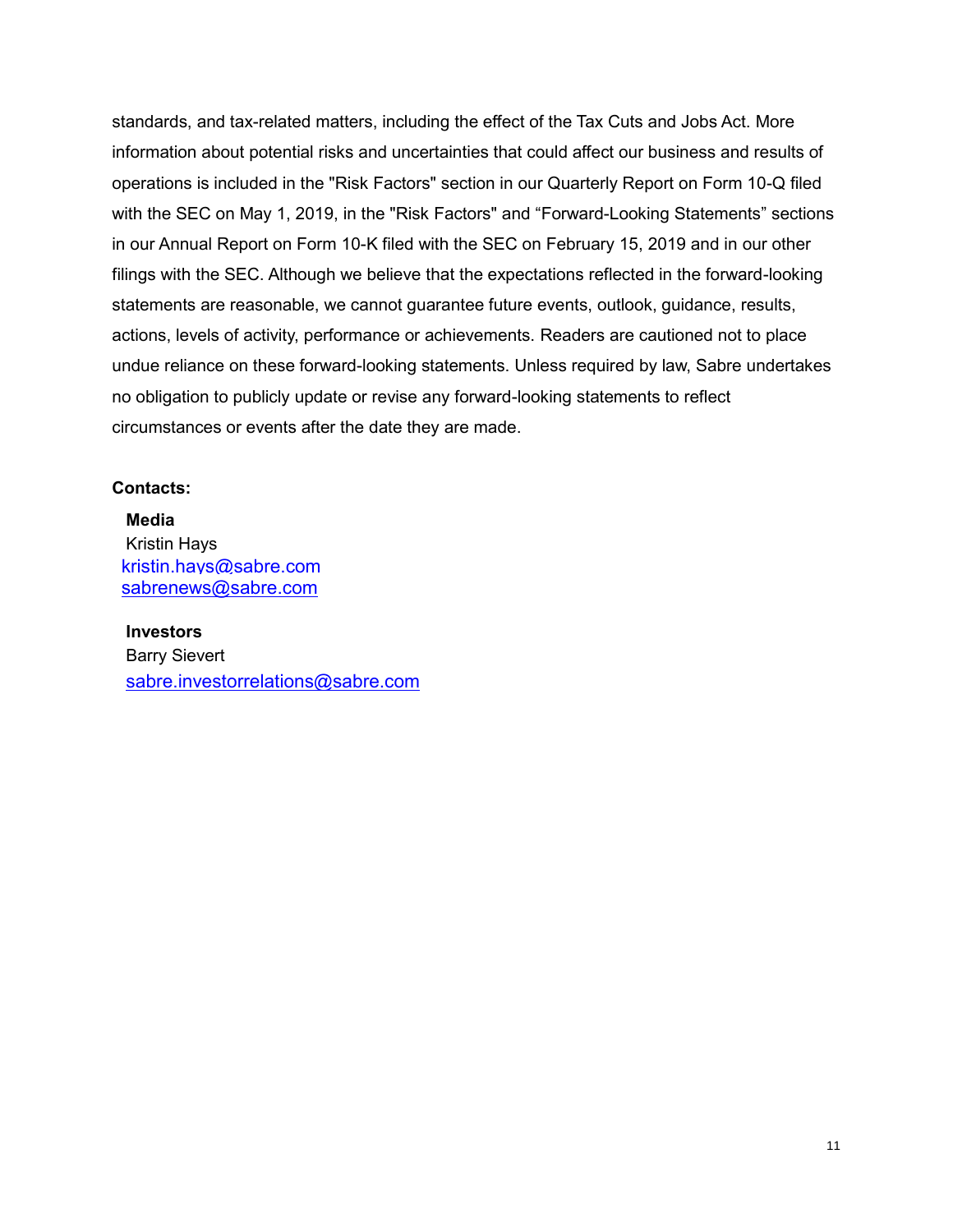## **SABRE CORPORATION CONSOLIDATED STATEMENTS OF OPERATIONS (In thousands, except per share amounts)**

**(Unaudited)**

|                                                                             |               | Three Months Ended June 30, |            |               |              | Six Months Ended June 30, |           |  |
|-----------------------------------------------------------------------------|---------------|-----------------------------|------------|---------------|--------------|---------------------------|-----------|--|
|                                                                             |               | 2019                        | 2018       |               | 2019         |                           | 2018      |  |
| Revenue                                                                     | \$            | 1,000,006 \$                | 984,376 \$ |               | 2,049,367 \$ |                           | 1,972,745 |  |
| Cost of revenue                                                             |               | 763,388                     | 721,759    |               | 1,550,951    |                           | 1,414,616 |  |
| Selling, general and administrative                                         |               | 154,705                     | 123,784    |               | 306,096      |                           | 253,895   |  |
| Operating income                                                            |               | 81,913                      | 138,833    |               | 192,320      |                           | 304,234   |  |
| Other income (expense):                                                     |               |                             |            |               |              |                           |           |  |
| Interest expense, net                                                       |               | (39,608)                    | (39, 409)  |               | (77, 621)    |                           | (77, 518) |  |
| Loss on extinguishment of debt                                              |               |                             |            |               |              |                           | (633)     |  |
| Joint venture equity income                                                 |               | 413                         | 951        |               | 946          |                           | 2,122     |  |
| Other, net                                                                  |               | (2, 479)                    | (7, 735)   |               | (4, 349)     |                           | (8, 841)  |  |
| Total other expense, net                                                    |               | (41, 674)                   | (46, 193)  |               | (81, 024)    |                           | (84, 870) |  |
| Income from continuing operations before income taxes                       |               | 40,239                      | 92,640     |               | 111,296      |                           | 219,364   |  |
| Provision for income taxes                                                  |               | 12,145                      | 75         |               | 23,988       |                           | 36,350    |  |
| Income from continuing operations                                           |               | 28,094                      | 92,565     |               | 87,308       |                           | 183,014   |  |
| Income (loss) from discontinued operations, net of tax                      |               | 1,350                       | 760        |               | (102)        |                           | (447)     |  |
| Net income                                                                  |               | 29,444                      | 93,325     |               | 87,206       |                           | 182,567   |  |
| Net income attributable to noncontrolling interests                         |               | 1,606                       | 1,079      |               | 2,518        |                           | 2,441     |  |
| Net income attributable to common stockholders                              | \$            | 27,838 \$                   | 92,246     | \$            | 84,688       | \$                        | 180,126   |  |
| Basic net income (loss) per share attributable to common<br>stockholders:   |               |                             |            |               |              |                           |           |  |
| Income from continuing operations                                           | \$            | $0.10$ \$                   | $0.33$ \$  |               | $0.31$ \$    |                           | 0.66      |  |
| Income (loss) from discontinued operations                                  |               |                             |            |               |              |                           |           |  |
| Net income per common share                                                 | \$            | $0.10$ \$                   | 0.33       | $\frac{6}{5}$ | $0.31$ \$    |                           | 0.66      |  |
| Diluted net income (loss) per share attributable to common<br>stockholders: |               |                             |            |               |              |                           |           |  |
| Income from continuing operations                                           | \$            | 0.10 <sup>5</sup>           | $0.33$ \$  |               | 0.31         | \$                        | 0.65      |  |
| Income (loss) from discontinued operations                                  |               |                             |            |               |              |                           |           |  |
| Net income per common share                                                 | $\frac{1}{2}$ | $0.10$ \$                   | 0.33       | \$            | $0.31$ \$    |                           | 0.65      |  |
| Weighted-average common shares outstanding:                                 |               |                             |            |               |              |                           |           |  |
| Basic                                                                       |               | 274,245                     | 275,715    |               | 274,911      |                           | 275,220   |  |
| <b>Diluted</b>                                                              |               | 275,483                     | 277,180    |               | 276,596      |                           | 276,565   |  |
| Dividends per common share                                                  | \$            | $0.14 \text{ } $$           | 0.14       | -\$           | 0.28         | \$                        | 0.28      |  |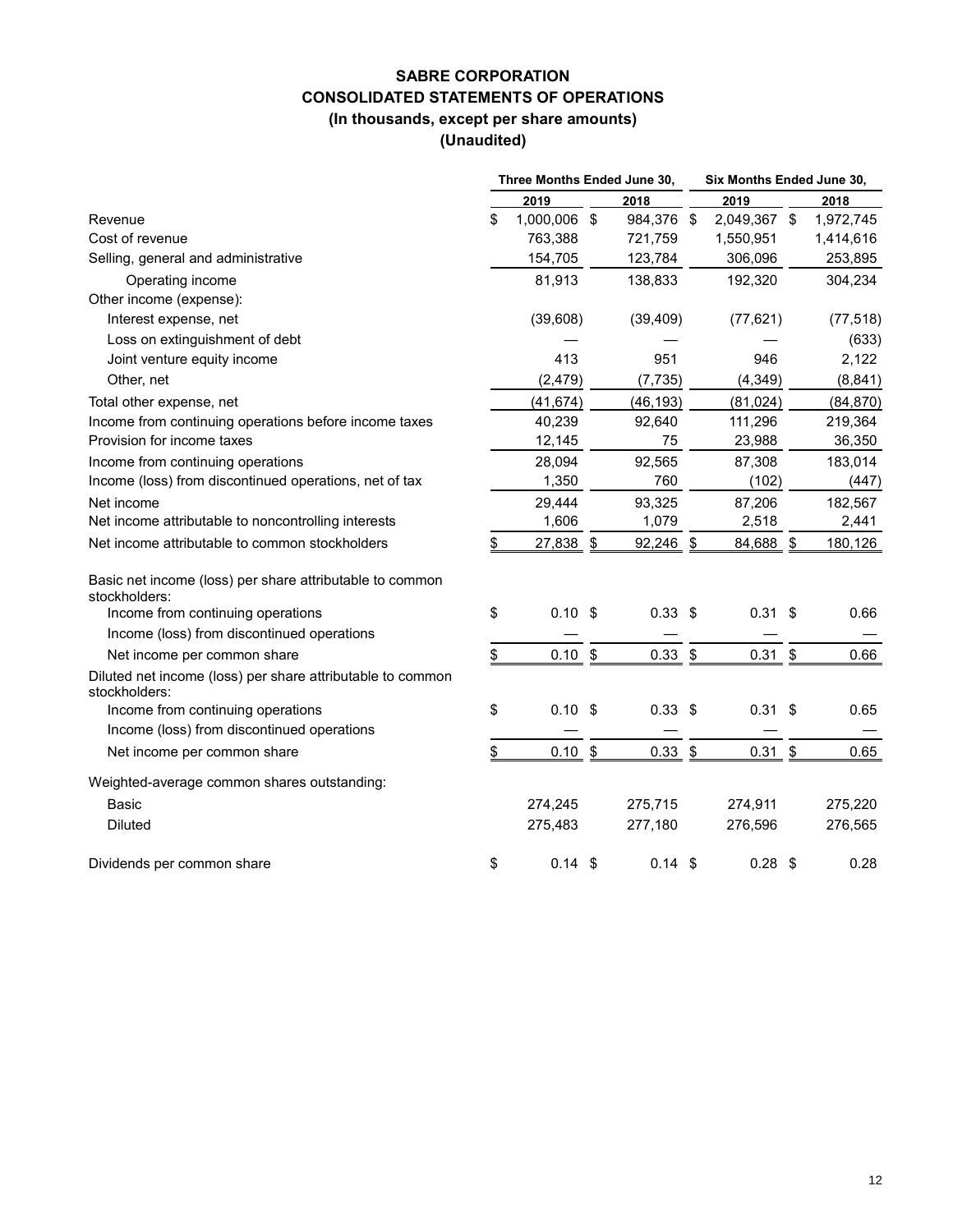## **SABRE CORPORATION CONSOLIDATED BALANCE SHEETS (In thousands) (Unaudited)**

|                                                                                                                                                     | June 30, 2019      | December 31, 2018 |
|-----------------------------------------------------------------------------------------------------------------------------------------------------|--------------------|-------------------|
| <b>Assets</b>                                                                                                                                       |                    |                   |
| <b>Current assets</b>                                                                                                                               |                    |                   |
| Cash and cash equivalents                                                                                                                           | \$<br>396,848 \$   | 509,265           |
| Accounts receivable, net                                                                                                                            | 604,403            | 508,122           |
| Prepaid expenses and other current assets                                                                                                           | 151,328            | 170,243           |
| Total current assets                                                                                                                                | 1,152,579          | 1,187,630         |
| Property and equipment, net of accumulated depreciation of \$1,671,342 and<br>\$1,524,795                                                           | 708,579            | 790,372           |
| Investments in joint ventures                                                                                                                       | 27,132             | 27,769            |
| Goodwill                                                                                                                                            | 2,551,736          | 2,552,369         |
| Acquired customer relationships, net of accumulated amortization of \$722,456 and<br>\$709,824                                                      | 310,750            | 323,731           |
| Other intangible assets, net of accumulated amortization of \$654,372 and \$634,995                                                                 | 270,140            | 289,517           |
| Deferred income taxes                                                                                                                               | 30,869             | 24,322            |
| Other assets, net                                                                                                                                   | 718,286            | 610,671           |
| <b>Total assets</b>                                                                                                                                 | \$<br>5,770,071 \$ | 5,806,381         |
| Liabilities and stockholders' equity                                                                                                                |                    |                   |
| <b>Current liabilities</b>                                                                                                                          |                    |                   |
| Accounts payable                                                                                                                                    | \$<br>174,999 \$   | 165,227           |
| Accrued compensation and related benefits                                                                                                           | 86,738             | 112,866           |
| Accrued subscriber incentives                                                                                                                       | 343,792            | 301,530           |
| Deferred revenues                                                                                                                                   | 124,568            | 80,902            |
| Other accrued liabilities                                                                                                                           | 236,492            | 185,178           |
| Current portion of debt                                                                                                                             | 82,661             | 68,435            |
| Tax Receivable Agreement                                                                                                                            | 71,098             | 104,257           |
| <b>Total current liabilities</b>                                                                                                                    | 1,120,348          | 1,018,395         |
| Deferred income taxes                                                                                                                               | 113,649            | 135,753           |
| Other noncurrent liabilities                                                                                                                        | 317,464            | 340,495           |
| Long-term debt                                                                                                                                      | 3,298,922          | 3,337,467         |
| Stockholders' equity                                                                                                                                |                    |                   |
| Common Stock: \$0.01 par value; 450,000 authorized shares; 294,160 and<br>291,664 shares issued, 273,632 and 275,352 shares outstanding at June 30, |                    |                   |
| 2019 and December 31, 2018, respectively                                                                                                            | 2,942              | 2,917             |
| Additional paid-in capital                                                                                                                          | 2,281,995          | 2,243,419         |
| Treasury Stock, at cost, 20,528 and 16,312 shares at June 30, 2019<br>and December 31, 2018, respectively                                           | (467, 232)         | (377, 980)        |
| Retained deficit                                                                                                                                    | (760, 753)         | (768, 566)        |
| Accumulated other comprehensive loss                                                                                                                | (144, 416)         | (132, 724)        |
| Noncontrolling interest                                                                                                                             | 7,152              | 7,205             |
| Total stockholders' equity                                                                                                                          | 919,688            | 974,271           |
| Total liabilities and stockholders' equity                                                                                                          | \$<br>5,770,071 \$ | 5,806,381         |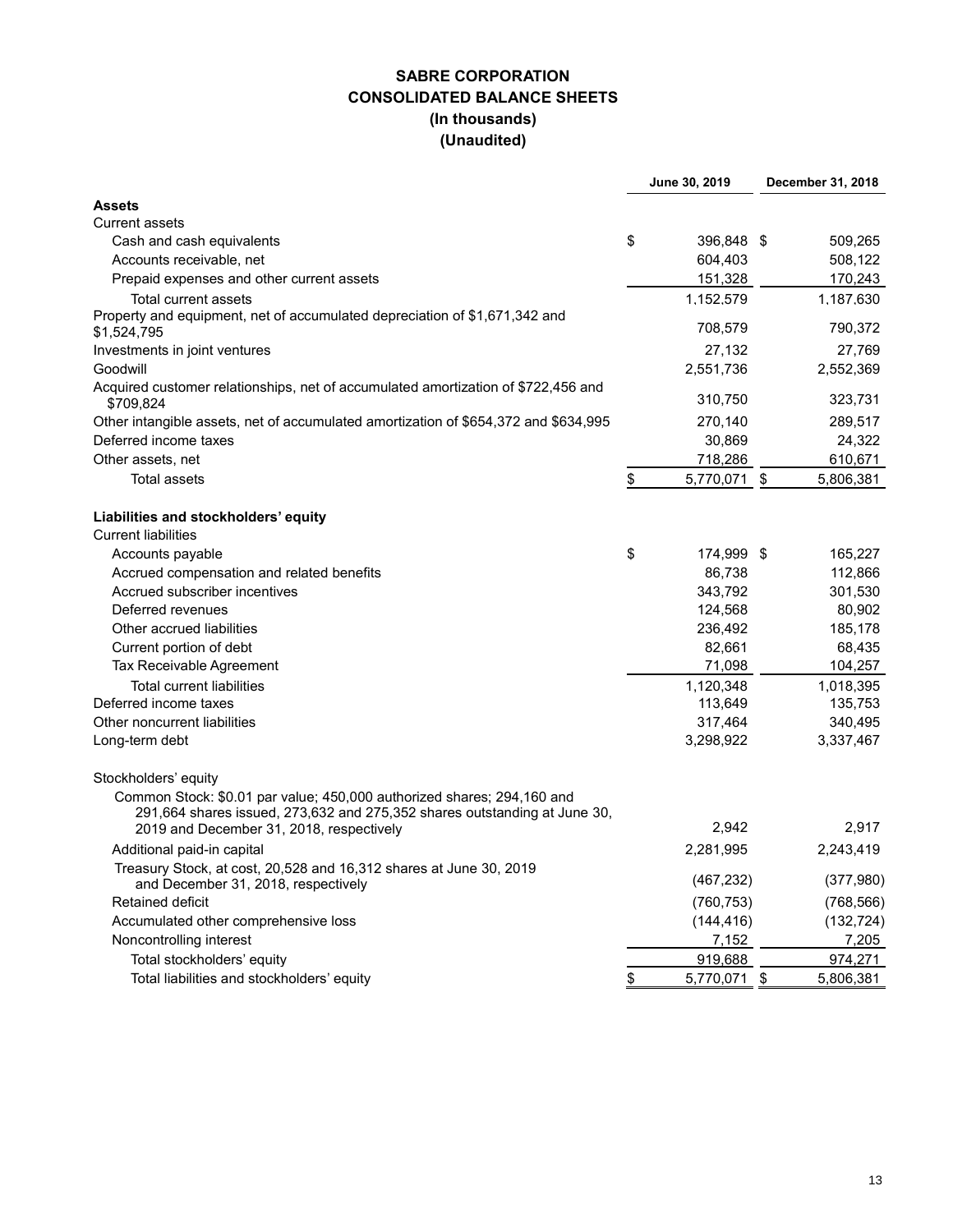## **SABRE CORPORATION CONSOLIDATED STATEMENTS OF CASH FLOWS (In thousands) (Unaudited)**

| 2019<br>2018<br><b>Operating Activities</b><br>\$<br>87,206 \$<br>182,567<br>Net income<br>Adjustments to reconcile net income to cash provided by operating activities:<br>Depreciation and amortization<br>208,290<br>204,819<br>Amortization of upfront incentive consideration<br>38,974<br>39,117<br>33,989<br>26,200<br>Stock-based compensation expense<br>Deferred income taxes<br>57,538<br>(14, 140)<br>Allowance for doubtful accounts<br>13,613<br>3,152<br>Amortization of debt issuance costs<br>1,986<br>1,995<br>1,164<br>981<br>Dividends received from joint venture investments<br>Joint venture equity income<br>(946)<br>(2, 122)<br>Loss from discontinued operations<br>102<br>447<br>633<br>Loss on extinguishment of debt<br>Debt modification costs<br>1,558<br>Other<br>(803)<br>1,875<br>Changes in operating assets and liabilities:<br>Accounts and other receivables<br>(103, 861)<br>(83, 162)<br>(4,000)<br>Prepaid expenses and other current assets<br>9,777<br>(15, 202)<br>Capitalized implementation costs<br>(21, 597)<br>(35, 236)<br>Upfront incentive consideration<br>(43, 463)<br>Other assets<br>(2, 162)<br>(16, 867)<br>Accrued compensation and related benefits<br>(23, 675)<br>(30, 683)<br>57,428<br>(8, 597)<br>Accounts payable and other accrued liabilities<br>14,934<br>17,671<br>Deferred revenue including upfront solution fees<br>257,661<br>341,839<br>Cash provided by operating activities<br><b>Investing Activities</b><br>Additions to property and equipment<br>(67, 196)<br>(131, 886)<br>Other investing activities<br>(8,967)<br>(131, 886)<br>Cash used in investing activities<br>(76, 163)<br><b>Financing Activities</b><br>Payments on Tax Receivable Agreement<br>(101, 482)<br>(58,908)<br>Repurchase of common stock<br>(77, 636)<br>(26, 281)<br>Cash dividends paid to common stockholders<br>(76, 875)<br>(77, 053)<br>Payments on borrowings from lenders<br>(23, 655)<br>(23, 655)<br>(7,002)<br>1,637<br>Net (payments) receipts on the settlement of equity-based awards<br>Debt issuance and modification costs<br>Other financing activities<br>(6, 325)<br>(15,698)<br>Cash used in financing activities<br>(292, 975)<br>(201, 525)<br><b>Cash Flows from Discontinued Operations</b><br>Cash used in operating activities<br>(1, 196)<br>(3,064)<br>Cash used in discontinued operations<br>(1, 196)<br>(3,064)<br>256<br>Effect of exchange rate changes on cash and cash equivalents<br>3,258<br>Increase (decrease) in cash and cash equivalents<br>(112, 417)<br>8,622<br>Cash and cash equivalents at beginning of period<br>509,265<br>361,381<br>Cash and cash equivalents at end of period<br>\$<br>396,848 \$<br>370,003 |  | Six Months Ended June 30, |  |  |  |  |
|-----------------------------------------------------------------------------------------------------------------------------------------------------------------------------------------------------------------------------------------------------------------------------------------------------------------------------------------------------------------------------------------------------------------------------------------------------------------------------------------------------------------------------------------------------------------------------------------------------------------------------------------------------------------------------------------------------------------------------------------------------------------------------------------------------------------------------------------------------------------------------------------------------------------------------------------------------------------------------------------------------------------------------------------------------------------------------------------------------------------------------------------------------------------------------------------------------------------------------------------------------------------------------------------------------------------------------------------------------------------------------------------------------------------------------------------------------------------------------------------------------------------------------------------------------------------------------------------------------------------------------------------------------------------------------------------------------------------------------------------------------------------------------------------------------------------------------------------------------------------------------------------------------------------------------------------------------------------------------------------------------------------------------------------------------------------------------------------------------------------------------------------------------------------------------------------------------------------------------------------------------------------------------------------------------------------------------------------------------------------------------------------------------------------------------------------------------------------------------------------------------------------------------------------------------------------------------------------------------------------------------------------------------------------------------------------------------------------------------|--|---------------------------|--|--|--|--|
|                                                                                                                                                                                                                                                                                                                                                                                                                                                                                                                                                                                                                                                                                                                                                                                                                                                                                                                                                                                                                                                                                                                                                                                                                                                                                                                                                                                                                                                                                                                                                                                                                                                                                                                                                                                                                                                                                                                                                                                                                                                                                                                                                                                                                                                                                                                                                                                                                                                                                                                                                                                                                                                                                                                             |  |                           |  |  |  |  |
|                                                                                                                                                                                                                                                                                                                                                                                                                                                                                                                                                                                                                                                                                                                                                                                                                                                                                                                                                                                                                                                                                                                                                                                                                                                                                                                                                                                                                                                                                                                                                                                                                                                                                                                                                                                                                                                                                                                                                                                                                                                                                                                                                                                                                                                                                                                                                                                                                                                                                                                                                                                                                                                                                                                             |  |                           |  |  |  |  |
|                                                                                                                                                                                                                                                                                                                                                                                                                                                                                                                                                                                                                                                                                                                                                                                                                                                                                                                                                                                                                                                                                                                                                                                                                                                                                                                                                                                                                                                                                                                                                                                                                                                                                                                                                                                                                                                                                                                                                                                                                                                                                                                                                                                                                                                                                                                                                                                                                                                                                                                                                                                                                                                                                                                             |  |                           |  |  |  |  |
|                                                                                                                                                                                                                                                                                                                                                                                                                                                                                                                                                                                                                                                                                                                                                                                                                                                                                                                                                                                                                                                                                                                                                                                                                                                                                                                                                                                                                                                                                                                                                                                                                                                                                                                                                                                                                                                                                                                                                                                                                                                                                                                                                                                                                                                                                                                                                                                                                                                                                                                                                                                                                                                                                                                             |  |                           |  |  |  |  |
|                                                                                                                                                                                                                                                                                                                                                                                                                                                                                                                                                                                                                                                                                                                                                                                                                                                                                                                                                                                                                                                                                                                                                                                                                                                                                                                                                                                                                                                                                                                                                                                                                                                                                                                                                                                                                                                                                                                                                                                                                                                                                                                                                                                                                                                                                                                                                                                                                                                                                                                                                                                                                                                                                                                             |  |                           |  |  |  |  |
|                                                                                                                                                                                                                                                                                                                                                                                                                                                                                                                                                                                                                                                                                                                                                                                                                                                                                                                                                                                                                                                                                                                                                                                                                                                                                                                                                                                                                                                                                                                                                                                                                                                                                                                                                                                                                                                                                                                                                                                                                                                                                                                                                                                                                                                                                                                                                                                                                                                                                                                                                                                                                                                                                                                             |  |                           |  |  |  |  |
|                                                                                                                                                                                                                                                                                                                                                                                                                                                                                                                                                                                                                                                                                                                                                                                                                                                                                                                                                                                                                                                                                                                                                                                                                                                                                                                                                                                                                                                                                                                                                                                                                                                                                                                                                                                                                                                                                                                                                                                                                                                                                                                                                                                                                                                                                                                                                                                                                                                                                                                                                                                                                                                                                                                             |  |                           |  |  |  |  |
|                                                                                                                                                                                                                                                                                                                                                                                                                                                                                                                                                                                                                                                                                                                                                                                                                                                                                                                                                                                                                                                                                                                                                                                                                                                                                                                                                                                                                                                                                                                                                                                                                                                                                                                                                                                                                                                                                                                                                                                                                                                                                                                                                                                                                                                                                                                                                                                                                                                                                                                                                                                                                                                                                                                             |  |                           |  |  |  |  |
|                                                                                                                                                                                                                                                                                                                                                                                                                                                                                                                                                                                                                                                                                                                                                                                                                                                                                                                                                                                                                                                                                                                                                                                                                                                                                                                                                                                                                                                                                                                                                                                                                                                                                                                                                                                                                                                                                                                                                                                                                                                                                                                                                                                                                                                                                                                                                                                                                                                                                                                                                                                                                                                                                                                             |  |                           |  |  |  |  |
|                                                                                                                                                                                                                                                                                                                                                                                                                                                                                                                                                                                                                                                                                                                                                                                                                                                                                                                                                                                                                                                                                                                                                                                                                                                                                                                                                                                                                                                                                                                                                                                                                                                                                                                                                                                                                                                                                                                                                                                                                                                                                                                                                                                                                                                                                                                                                                                                                                                                                                                                                                                                                                                                                                                             |  |                           |  |  |  |  |
|                                                                                                                                                                                                                                                                                                                                                                                                                                                                                                                                                                                                                                                                                                                                                                                                                                                                                                                                                                                                                                                                                                                                                                                                                                                                                                                                                                                                                                                                                                                                                                                                                                                                                                                                                                                                                                                                                                                                                                                                                                                                                                                                                                                                                                                                                                                                                                                                                                                                                                                                                                                                                                                                                                                             |  |                           |  |  |  |  |
|                                                                                                                                                                                                                                                                                                                                                                                                                                                                                                                                                                                                                                                                                                                                                                                                                                                                                                                                                                                                                                                                                                                                                                                                                                                                                                                                                                                                                                                                                                                                                                                                                                                                                                                                                                                                                                                                                                                                                                                                                                                                                                                                                                                                                                                                                                                                                                                                                                                                                                                                                                                                                                                                                                                             |  |                           |  |  |  |  |
| (1, 567)                                                                                                                                                                                                                                                                                                                                                                                                                                                                                                                                                                                                                                                                                                                                                                                                                                                                                                                                                                                                                                                                                                                                                                                                                                                                                                                                                                                                                                                                                                                                                                                                                                                                                                                                                                                                                                                                                                                                                                                                                                                                                                                                                                                                                                                                                                                                                                                                                                                                                                                                                                                                                                                                                                                    |  |                           |  |  |  |  |
|                                                                                                                                                                                                                                                                                                                                                                                                                                                                                                                                                                                                                                                                                                                                                                                                                                                                                                                                                                                                                                                                                                                                                                                                                                                                                                                                                                                                                                                                                                                                                                                                                                                                                                                                                                                                                                                                                                                                                                                                                                                                                                                                                                                                                                                                                                                                                                                                                                                                                                                                                                                                                                                                                                                             |  |                           |  |  |  |  |
|                                                                                                                                                                                                                                                                                                                                                                                                                                                                                                                                                                                                                                                                                                                                                                                                                                                                                                                                                                                                                                                                                                                                                                                                                                                                                                                                                                                                                                                                                                                                                                                                                                                                                                                                                                                                                                                                                                                                                                                                                                                                                                                                                                                                                                                                                                                                                                                                                                                                                                                                                                                                                                                                                                                             |  |                           |  |  |  |  |
|                                                                                                                                                                                                                                                                                                                                                                                                                                                                                                                                                                                                                                                                                                                                                                                                                                                                                                                                                                                                                                                                                                                                                                                                                                                                                                                                                                                                                                                                                                                                                                                                                                                                                                                                                                                                                                                                                                                                                                                                                                                                                                                                                                                                                                                                                                                                                                                                                                                                                                                                                                                                                                                                                                                             |  |                           |  |  |  |  |
|                                                                                                                                                                                                                                                                                                                                                                                                                                                                                                                                                                                                                                                                                                                                                                                                                                                                                                                                                                                                                                                                                                                                                                                                                                                                                                                                                                                                                                                                                                                                                                                                                                                                                                                                                                                                                                                                                                                                                                                                                                                                                                                                                                                                                                                                                                                                                                                                                                                                                                                                                                                                                                                                                                                             |  |                           |  |  |  |  |
|                                                                                                                                                                                                                                                                                                                                                                                                                                                                                                                                                                                                                                                                                                                                                                                                                                                                                                                                                                                                                                                                                                                                                                                                                                                                                                                                                                                                                                                                                                                                                                                                                                                                                                                                                                                                                                                                                                                                                                                                                                                                                                                                                                                                                                                                                                                                                                                                                                                                                                                                                                                                                                                                                                                             |  |                           |  |  |  |  |
|                                                                                                                                                                                                                                                                                                                                                                                                                                                                                                                                                                                                                                                                                                                                                                                                                                                                                                                                                                                                                                                                                                                                                                                                                                                                                                                                                                                                                                                                                                                                                                                                                                                                                                                                                                                                                                                                                                                                                                                                                                                                                                                                                                                                                                                                                                                                                                                                                                                                                                                                                                                                                                                                                                                             |  |                           |  |  |  |  |
|                                                                                                                                                                                                                                                                                                                                                                                                                                                                                                                                                                                                                                                                                                                                                                                                                                                                                                                                                                                                                                                                                                                                                                                                                                                                                                                                                                                                                                                                                                                                                                                                                                                                                                                                                                                                                                                                                                                                                                                                                                                                                                                                                                                                                                                                                                                                                                                                                                                                                                                                                                                                                                                                                                                             |  |                           |  |  |  |  |
|                                                                                                                                                                                                                                                                                                                                                                                                                                                                                                                                                                                                                                                                                                                                                                                                                                                                                                                                                                                                                                                                                                                                                                                                                                                                                                                                                                                                                                                                                                                                                                                                                                                                                                                                                                                                                                                                                                                                                                                                                                                                                                                                                                                                                                                                                                                                                                                                                                                                                                                                                                                                                                                                                                                             |  |                           |  |  |  |  |
|                                                                                                                                                                                                                                                                                                                                                                                                                                                                                                                                                                                                                                                                                                                                                                                                                                                                                                                                                                                                                                                                                                                                                                                                                                                                                                                                                                                                                                                                                                                                                                                                                                                                                                                                                                                                                                                                                                                                                                                                                                                                                                                                                                                                                                                                                                                                                                                                                                                                                                                                                                                                                                                                                                                             |  |                           |  |  |  |  |
|                                                                                                                                                                                                                                                                                                                                                                                                                                                                                                                                                                                                                                                                                                                                                                                                                                                                                                                                                                                                                                                                                                                                                                                                                                                                                                                                                                                                                                                                                                                                                                                                                                                                                                                                                                                                                                                                                                                                                                                                                                                                                                                                                                                                                                                                                                                                                                                                                                                                                                                                                                                                                                                                                                                             |  |                           |  |  |  |  |
|                                                                                                                                                                                                                                                                                                                                                                                                                                                                                                                                                                                                                                                                                                                                                                                                                                                                                                                                                                                                                                                                                                                                                                                                                                                                                                                                                                                                                                                                                                                                                                                                                                                                                                                                                                                                                                                                                                                                                                                                                                                                                                                                                                                                                                                                                                                                                                                                                                                                                                                                                                                                                                                                                                                             |  |                           |  |  |  |  |
|                                                                                                                                                                                                                                                                                                                                                                                                                                                                                                                                                                                                                                                                                                                                                                                                                                                                                                                                                                                                                                                                                                                                                                                                                                                                                                                                                                                                                                                                                                                                                                                                                                                                                                                                                                                                                                                                                                                                                                                                                                                                                                                                                                                                                                                                                                                                                                                                                                                                                                                                                                                                                                                                                                                             |  |                           |  |  |  |  |
|                                                                                                                                                                                                                                                                                                                                                                                                                                                                                                                                                                                                                                                                                                                                                                                                                                                                                                                                                                                                                                                                                                                                                                                                                                                                                                                                                                                                                                                                                                                                                                                                                                                                                                                                                                                                                                                                                                                                                                                                                                                                                                                                                                                                                                                                                                                                                                                                                                                                                                                                                                                                                                                                                                                             |  |                           |  |  |  |  |
|                                                                                                                                                                                                                                                                                                                                                                                                                                                                                                                                                                                                                                                                                                                                                                                                                                                                                                                                                                                                                                                                                                                                                                                                                                                                                                                                                                                                                                                                                                                                                                                                                                                                                                                                                                                                                                                                                                                                                                                                                                                                                                                                                                                                                                                                                                                                                                                                                                                                                                                                                                                                                                                                                                                             |  |                           |  |  |  |  |
|                                                                                                                                                                                                                                                                                                                                                                                                                                                                                                                                                                                                                                                                                                                                                                                                                                                                                                                                                                                                                                                                                                                                                                                                                                                                                                                                                                                                                                                                                                                                                                                                                                                                                                                                                                                                                                                                                                                                                                                                                                                                                                                                                                                                                                                                                                                                                                                                                                                                                                                                                                                                                                                                                                                             |  |                           |  |  |  |  |
|                                                                                                                                                                                                                                                                                                                                                                                                                                                                                                                                                                                                                                                                                                                                                                                                                                                                                                                                                                                                                                                                                                                                                                                                                                                                                                                                                                                                                                                                                                                                                                                                                                                                                                                                                                                                                                                                                                                                                                                                                                                                                                                                                                                                                                                                                                                                                                                                                                                                                                                                                                                                                                                                                                                             |  |                           |  |  |  |  |
|                                                                                                                                                                                                                                                                                                                                                                                                                                                                                                                                                                                                                                                                                                                                                                                                                                                                                                                                                                                                                                                                                                                                                                                                                                                                                                                                                                                                                                                                                                                                                                                                                                                                                                                                                                                                                                                                                                                                                                                                                                                                                                                                                                                                                                                                                                                                                                                                                                                                                                                                                                                                                                                                                                                             |  |                           |  |  |  |  |
|                                                                                                                                                                                                                                                                                                                                                                                                                                                                                                                                                                                                                                                                                                                                                                                                                                                                                                                                                                                                                                                                                                                                                                                                                                                                                                                                                                                                                                                                                                                                                                                                                                                                                                                                                                                                                                                                                                                                                                                                                                                                                                                                                                                                                                                                                                                                                                                                                                                                                                                                                                                                                                                                                                                             |  |                           |  |  |  |  |
|                                                                                                                                                                                                                                                                                                                                                                                                                                                                                                                                                                                                                                                                                                                                                                                                                                                                                                                                                                                                                                                                                                                                                                                                                                                                                                                                                                                                                                                                                                                                                                                                                                                                                                                                                                                                                                                                                                                                                                                                                                                                                                                                                                                                                                                                                                                                                                                                                                                                                                                                                                                                                                                                                                                             |  |                           |  |  |  |  |
|                                                                                                                                                                                                                                                                                                                                                                                                                                                                                                                                                                                                                                                                                                                                                                                                                                                                                                                                                                                                                                                                                                                                                                                                                                                                                                                                                                                                                                                                                                                                                                                                                                                                                                                                                                                                                                                                                                                                                                                                                                                                                                                                                                                                                                                                                                                                                                                                                                                                                                                                                                                                                                                                                                                             |  |                           |  |  |  |  |
|                                                                                                                                                                                                                                                                                                                                                                                                                                                                                                                                                                                                                                                                                                                                                                                                                                                                                                                                                                                                                                                                                                                                                                                                                                                                                                                                                                                                                                                                                                                                                                                                                                                                                                                                                                                                                                                                                                                                                                                                                                                                                                                                                                                                                                                                                                                                                                                                                                                                                                                                                                                                                                                                                                                             |  |                           |  |  |  |  |
|                                                                                                                                                                                                                                                                                                                                                                                                                                                                                                                                                                                                                                                                                                                                                                                                                                                                                                                                                                                                                                                                                                                                                                                                                                                                                                                                                                                                                                                                                                                                                                                                                                                                                                                                                                                                                                                                                                                                                                                                                                                                                                                                                                                                                                                                                                                                                                                                                                                                                                                                                                                                                                                                                                                             |  |                           |  |  |  |  |
|                                                                                                                                                                                                                                                                                                                                                                                                                                                                                                                                                                                                                                                                                                                                                                                                                                                                                                                                                                                                                                                                                                                                                                                                                                                                                                                                                                                                                                                                                                                                                                                                                                                                                                                                                                                                                                                                                                                                                                                                                                                                                                                                                                                                                                                                                                                                                                                                                                                                                                                                                                                                                                                                                                                             |  |                           |  |  |  |  |
|                                                                                                                                                                                                                                                                                                                                                                                                                                                                                                                                                                                                                                                                                                                                                                                                                                                                                                                                                                                                                                                                                                                                                                                                                                                                                                                                                                                                                                                                                                                                                                                                                                                                                                                                                                                                                                                                                                                                                                                                                                                                                                                                                                                                                                                                                                                                                                                                                                                                                                                                                                                                                                                                                                                             |  |                           |  |  |  |  |
|                                                                                                                                                                                                                                                                                                                                                                                                                                                                                                                                                                                                                                                                                                                                                                                                                                                                                                                                                                                                                                                                                                                                                                                                                                                                                                                                                                                                                                                                                                                                                                                                                                                                                                                                                                                                                                                                                                                                                                                                                                                                                                                                                                                                                                                                                                                                                                                                                                                                                                                                                                                                                                                                                                                             |  |                           |  |  |  |  |
|                                                                                                                                                                                                                                                                                                                                                                                                                                                                                                                                                                                                                                                                                                                                                                                                                                                                                                                                                                                                                                                                                                                                                                                                                                                                                                                                                                                                                                                                                                                                                                                                                                                                                                                                                                                                                                                                                                                                                                                                                                                                                                                                                                                                                                                                                                                                                                                                                                                                                                                                                                                                                                                                                                                             |  |                           |  |  |  |  |
|                                                                                                                                                                                                                                                                                                                                                                                                                                                                                                                                                                                                                                                                                                                                                                                                                                                                                                                                                                                                                                                                                                                                                                                                                                                                                                                                                                                                                                                                                                                                                                                                                                                                                                                                                                                                                                                                                                                                                                                                                                                                                                                                                                                                                                                                                                                                                                                                                                                                                                                                                                                                                                                                                                                             |  |                           |  |  |  |  |
|                                                                                                                                                                                                                                                                                                                                                                                                                                                                                                                                                                                                                                                                                                                                                                                                                                                                                                                                                                                                                                                                                                                                                                                                                                                                                                                                                                                                                                                                                                                                                                                                                                                                                                                                                                                                                                                                                                                                                                                                                                                                                                                                                                                                                                                                                                                                                                                                                                                                                                                                                                                                                                                                                                                             |  |                           |  |  |  |  |
|                                                                                                                                                                                                                                                                                                                                                                                                                                                                                                                                                                                                                                                                                                                                                                                                                                                                                                                                                                                                                                                                                                                                                                                                                                                                                                                                                                                                                                                                                                                                                                                                                                                                                                                                                                                                                                                                                                                                                                                                                                                                                                                                                                                                                                                                                                                                                                                                                                                                                                                                                                                                                                                                                                                             |  |                           |  |  |  |  |
|                                                                                                                                                                                                                                                                                                                                                                                                                                                                                                                                                                                                                                                                                                                                                                                                                                                                                                                                                                                                                                                                                                                                                                                                                                                                                                                                                                                                                                                                                                                                                                                                                                                                                                                                                                                                                                                                                                                                                                                                                                                                                                                                                                                                                                                                                                                                                                                                                                                                                                                                                                                                                                                                                                                             |  |                           |  |  |  |  |
|                                                                                                                                                                                                                                                                                                                                                                                                                                                                                                                                                                                                                                                                                                                                                                                                                                                                                                                                                                                                                                                                                                                                                                                                                                                                                                                                                                                                                                                                                                                                                                                                                                                                                                                                                                                                                                                                                                                                                                                                                                                                                                                                                                                                                                                                                                                                                                                                                                                                                                                                                                                                                                                                                                                             |  |                           |  |  |  |  |
|                                                                                                                                                                                                                                                                                                                                                                                                                                                                                                                                                                                                                                                                                                                                                                                                                                                                                                                                                                                                                                                                                                                                                                                                                                                                                                                                                                                                                                                                                                                                                                                                                                                                                                                                                                                                                                                                                                                                                                                                                                                                                                                                                                                                                                                                                                                                                                                                                                                                                                                                                                                                                                                                                                                             |  |                           |  |  |  |  |
|                                                                                                                                                                                                                                                                                                                                                                                                                                                                                                                                                                                                                                                                                                                                                                                                                                                                                                                                                                                                                                                                                                                                                                                                                                                                                                                                                                                                                                                                                                                                                                                                                                                                                                                                                                                                                                                                                                                                                                                                                                                                                                                                                                                                                                                                                                                                                                                                                                                                                                                                                                                                                                                                                                                             |  |                           |  |  |  |  |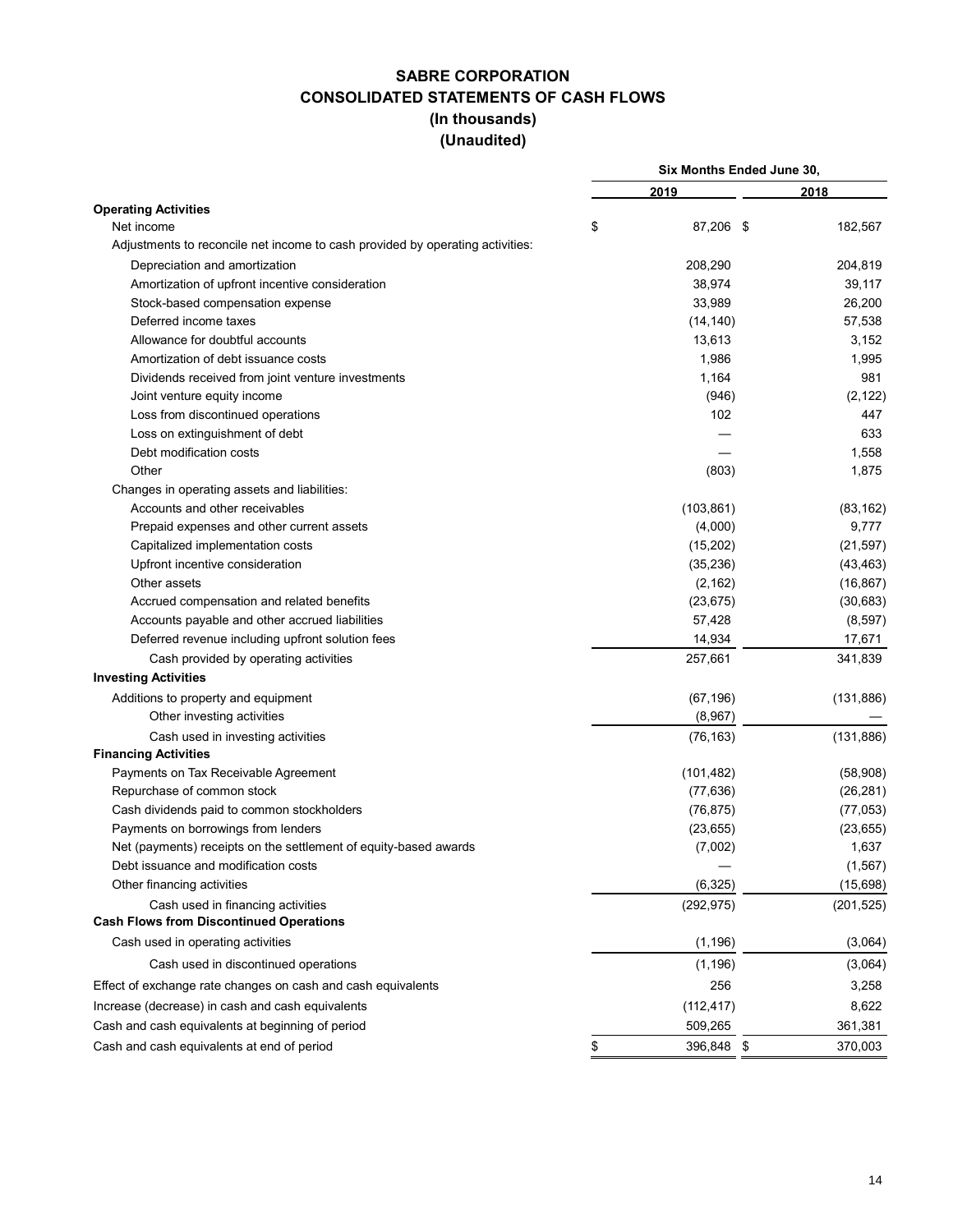# **Tabular Reconciliations for Non-GAAP Measures** *(In thousands, except per share amounts; unaudited)*

*Reconciliation of net income (loss) attributable to common stockholders to Adjusted Net Income, Adjusted EBITDA and Adjusted Operating Income:*

|                                                                         | Three Months Ended June 30, |            | Six Months Ended June 30, |           |
|-------------------------------------------------------------------------|-----------------------------|------------|---------------------------|-----------|
|                                                                         | 2019                        | 2018       | 2019                      | 2018      |
| Net income attributable to common stockholders                          | \$<br>27,838 \$             | 92,246 \$  | 84,688 \$                 | 180,126   |
| (Income) loss from discontinued operations, net of tax                  | (1,350)                     | (760)      | 102                       | 447       |
| Net income attributable to noncontrolling interests <sup>(1)</sup>      | 1,606                       | 1,079      | 2,518                     | 2,441     |
| Income from continuing operations<br>Adjustments:                       | 28,094                      | 92,565     | 87,308                    | 183,014   |
| Acquisition-related amortization <sup>(2a)</sup>                        | 16,011                      | 17,588     | 31,995                    | 35,178    |
| Loss on extinguishment of debt                                          |                             |            |                           | 633       |
| Other, net <sup>(4)</sup>                                               | 2,479                       | 7,735      | 4,349                     | 8,841     |
| Acquisition-related costs(6)                                            | 8,935                       |            | 20,641                    |           |
| Litigation costs(5)                                                     | 1,386                       | 1,020      | 2,824                     | 1,848     |
| Stock-based compensation                                                | 18,295                      | 13,594     | 33,989                    | 26,200    |
| Tax impact of net income adjustments <sup>(7)</sup>                     | (7,746)                     | (30, 159)  | (19, 453)                 | (32, 161) |
| Adjusted Net Income from continuing operations                          | \$<br>67,454 \$             | 102,343 \$ | 161,653 \$                | 223,553   |
|                                                                         |                             |            |                           |           |
| Adjusted Net Income from continuing operations per share                | \$<br>$0.24$ \$             | $0.37$ \$  | $0.58$ \$                 | 0.81      |
| Diluted weighted-average common shares outstanding                      | 275,483                     | 277,180    | 276,596                   | 276,565   |
| Adjusted Net Income from continuing operations<br>Adjustments:          | \$<br>67,454 \$             | 102,343 \$ | 161,653 \$                | 223,553   |
| Depreciation and amortization of property and equipment <sup>(2b)</sup> | 79,209                      | 74,960     | 154,557                   | 149,423   |
| Amortization of capitalized implementation costs <sup>(2c)</sup>        | 9,627                       | 10,395     | 21,738                    | 20,218    |
| Amortization of upfront incentive consideration <sup>(3)</sup>          | 19,846                      | 19,661     | 38,974                    | 39,117    |
| Interest expense, net                                                   | 39,608                      | 39,409     | 77,621                    | 77,518    |
| Remaining provision for income taxes                                    | 19,891                      | 30,234     | 43,441                    | 68,511    |
| <b>Adjusted EBITDA</b>                                                  | \$<br>235,635 \$            | 277,002 \$ | 497,984 \$                | 578,340   |
| Less:                                                                   |                             |            |                           |           |
| Depreciation and amortization <sup>(2)</sup>                            | 104,847                     | 102,943    | 208,290                   | 204,819   |
| Amortization of upfront incentive consideration <sup>(3)</sup>          | 19,846                      | 19,661     | 38,974                    | 39,117    |
| Acquisition-related amortization <sup>(2a)</sup>                        | (16, 011)                   | (17, 588)  | (31, 995)                 | (35, 178) |
| Adjusted Operating Income                                               | \$<br>126,953 \$            | 171,986 \$ | 282,715 \$                | 369,582   |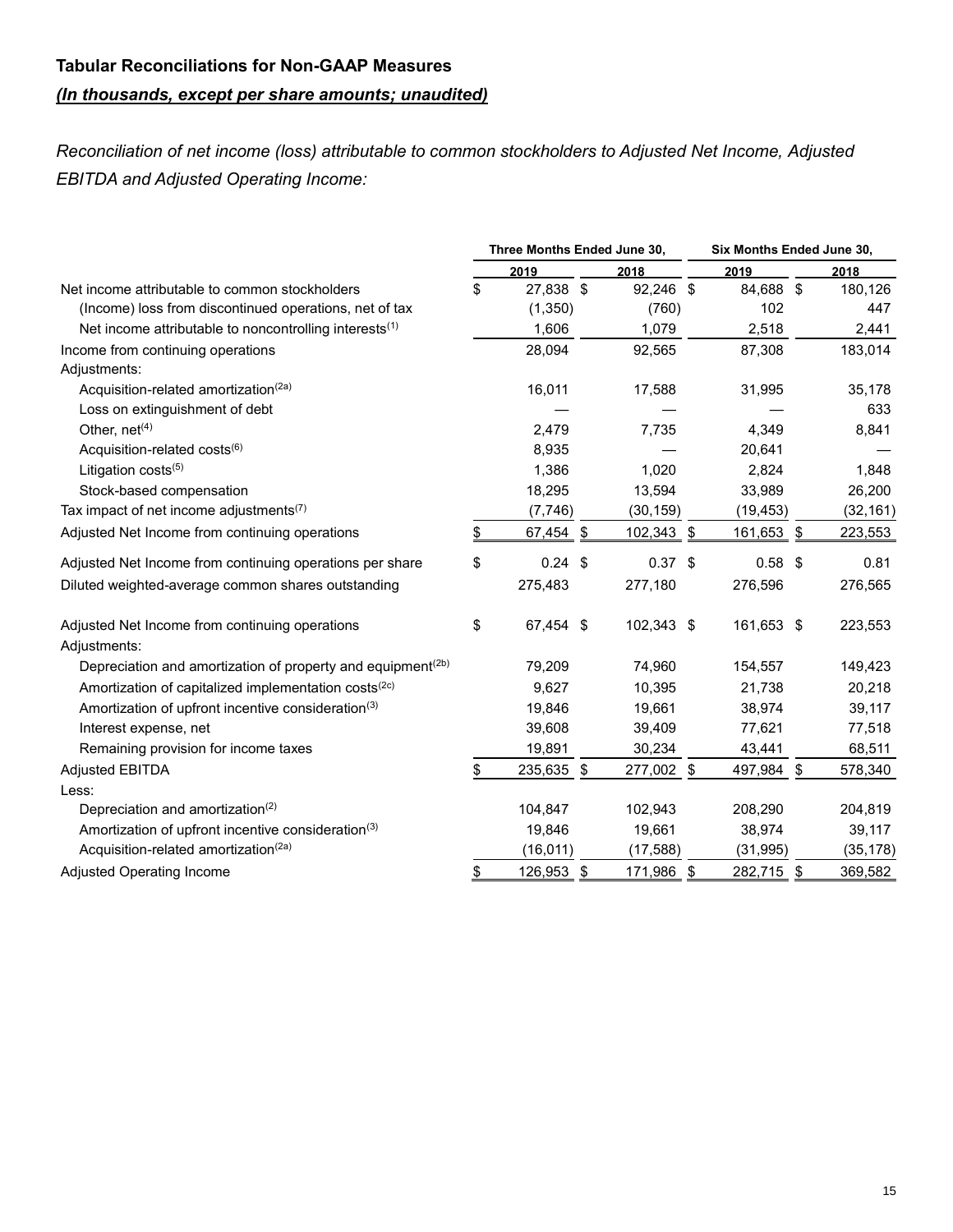## *Reconciliation of net income (loss) attributable to common stockholders to Adjusted Net Income, Adjusted EBITDA and Adjusted EBITDA Less Capitalized Software Development:*

|                                                                                         | Three Months Ended June 30, |                         |            |     | Six Months Ended June 30, |           |
|-----------------------------------------------------------------------------------------|-----------------------------|-------------------------|------------|-----|---------------------------|-----------|
|                                                                                         | 2019                        |                         | 2018       |     | 2019                      | 2018      |
| Net income attributable to common stockholders                                          | \$<br>27,838                | $\sqrt[6]{\frac{1}{2}}$ | 92,246 \$  |     | 84,688 \$                 | 180,126   |
| (Income) loss from discontinued operations, net of tax                                  | (1,350)                     |                         | (760)      |     | 102                       | 447       |
| Net income attributable to noncontrolling interests <sup>(1)</sup>                      | 1,606                       |                         | 1,079      |     | 2,518                     | 2,441     |
| Income from continuing operations                                                       | 28,094                      |                         | 92,565     |     | 87,308                    | 183,014   |
| Adjustments:                                                                            |                             |                         |            |     |                           |           |
| Acquisition-related amortization <sup>(2a)</sup>                                        | 16,011                      |                         | 17,588     |     | 31,995                    | 35,178    |
| Loss on extinguishment of debt                                                          |                             |                         |            |     |                           | 633       |
| Other, net <sup>(4)</sup>                                                               | 2,479                       |                         | 7,735      |     | 4,349                     | 8,841     |
| Acquisition-related costs <sup>(6)</sup>                                                | 8,935                       |                         |            |     | 20,641                    |           |
| Litigation costs <sup>(5)</sup>                                                         | 1,386                       |                         | 1,020      |     | 2,824                     | 1,848     |
| Stock-based compensation                                                                | 18,295                      |                         | 13,594     |     | 33,989                    | 26,200    |
| Tax impact of net income adjustments <sup>(7)</sup>                                     | (7,746)                     |                         | (30, 159)  |     | (19, 453)                 | (32, 161) |
| Adjusted Net Income from continuing operations                                          | \$<br>67,454                | \$                      | 102,343 \$ |     | 161,653 \$                | 223,553   |
| Adjusted Net Income from continuing operations per share                                | \$<br>0.24                  | -\$                     | 0.37       | -\$ | $0.58$ \$                 | 0.81      |
| Diluted weighted-average common shares outstanding                                      | 275,483                     |                         | 277,180    |     | 276,596                   | 276,565   |
| Adjusted Net Income from continuing operations                                          | \$<br>67,454 \$             |                         | 102,343 \$ |     | 161,653 \$                | 223,553   |
| Adjustments:<br>Depreciation and amortization of property and equipment <sup>(2b)</sup> | 79,209                      |                         | 74,960     |     | 154,557                   | 149,423   |
| Amortization of capitalized implementation costs <sup>(2c)</sup>                        | 9,627                       |                         | 10,395     |     | 21,738                    | 20,218    |
| Amortization of upfront incentive consideration <sup>(3)</sup>                          | 19,846                      |                         | 19,661     |     | 38,974                    | 39,117    |
| Interest expense, net                                                                   | 39,608                      |                         | 39,409     |     | 77,621                    | 77,518    |
| Remaining provision for income taxes                                                    | 19,891                      |                         | 30,234     |     | 43,441                    | 68,511    |
| <b>Adjusted EBITDA</b>                                                                  | \$<br>235,635 \$            |                         | 277,002 \$ |     | 497,984 \$                | 578,340   |
| Less:                                                                                   |                             |                         |            |     |                           |           |
| Capitalized Software Development                                                        | 24,116                      |                         | 62,706     |     | 51,328                    | 120,158   |
| Adjusted EBITDA Less Capitalized Software Development                                   | \$<br>211,519 \$            |                         | 214,296 \$ |     | 446,656 \$                | 458,182   |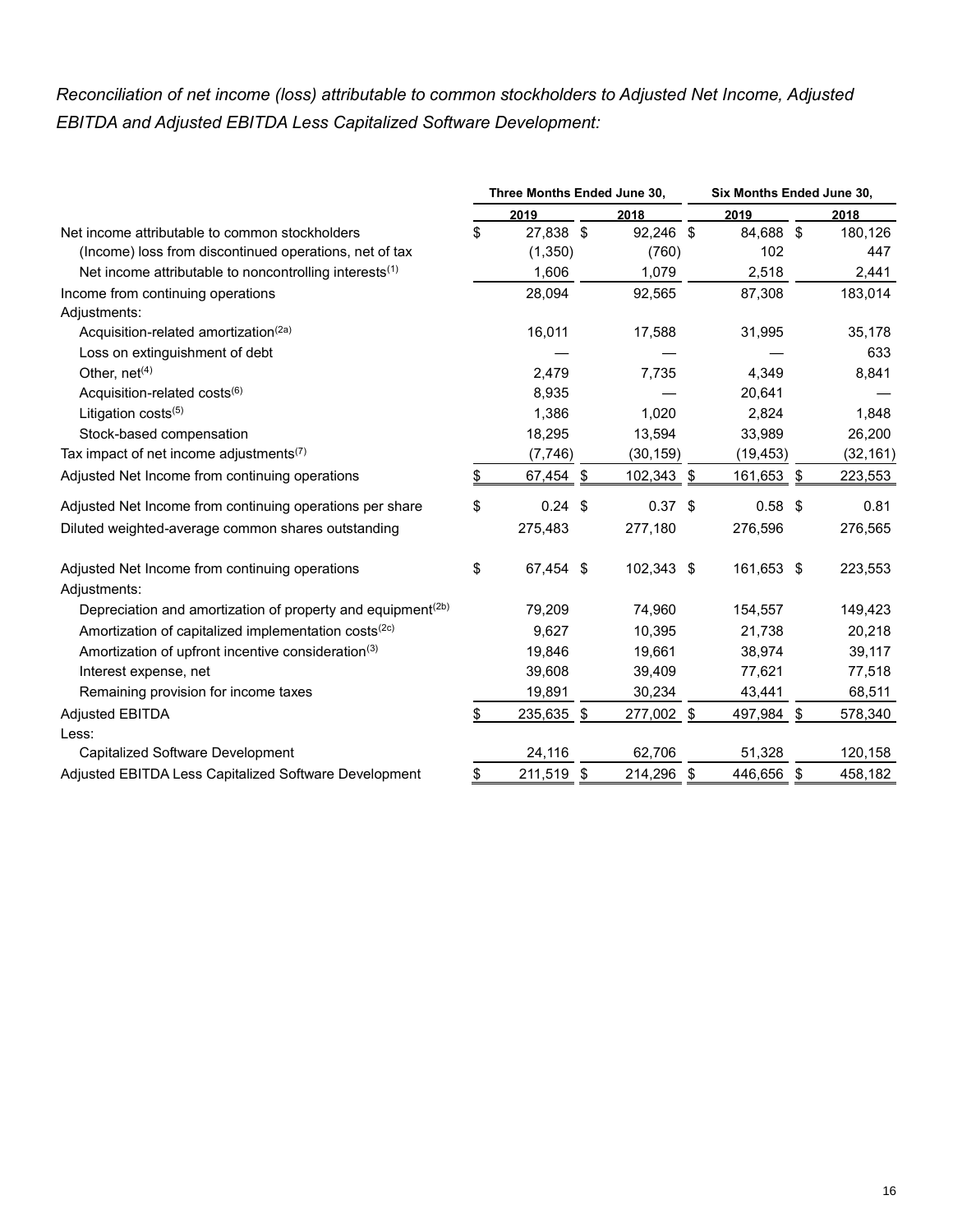## *Reconciliation of Free Cash Flow:*

|                                       | Three Months Ended June 30, |            | Six Months Ended June 30, |  |            |  |  |
|---------------------------------------|-----------------------------|------------|---------------------------|--|------------|--|--|
|                                       | 2019                        | 2018       | 2019                      |  | 2018       |  |  |
| Cash provided by operating activities | 105.661 \$                  | 146.647 \$ | 257.661 \$                |  | 341.839    |  |  |
| Cash used in investing activities     | (38, 299)                   | (67.187)   | (76, 163)                 |  | (131, 886) |  |  |
| Cash used in financing activities     | (128.661)                   | (73.054)   | (292, 975)                |  | (201, 525) |  |  |

|                                       | Three Months Ended June 30, |  |          |  | Six Months Ended June 30, |  |           |  |  |
|---------------------------------------|-----------------------------|--|----------|--|---------------------------|--|-----------|--|--|
|                                       | 2019                        |  | 2018     |  | 2019                      |  | 2018      |  |  |
| Cash provided by operating activities | 105.661                     |  | 146.647  |  | 257.661                   |  | 341.839   |  |  |
| Additions to property and equipment   | (29.332)                    |  | (67.187) |  | (67, 196)                 |  | (131.886) |  |  |
| Free Cash Flow                        | 76.329                      |  | 79.460   |  | 190.465                   |  | 209.953   |  |  |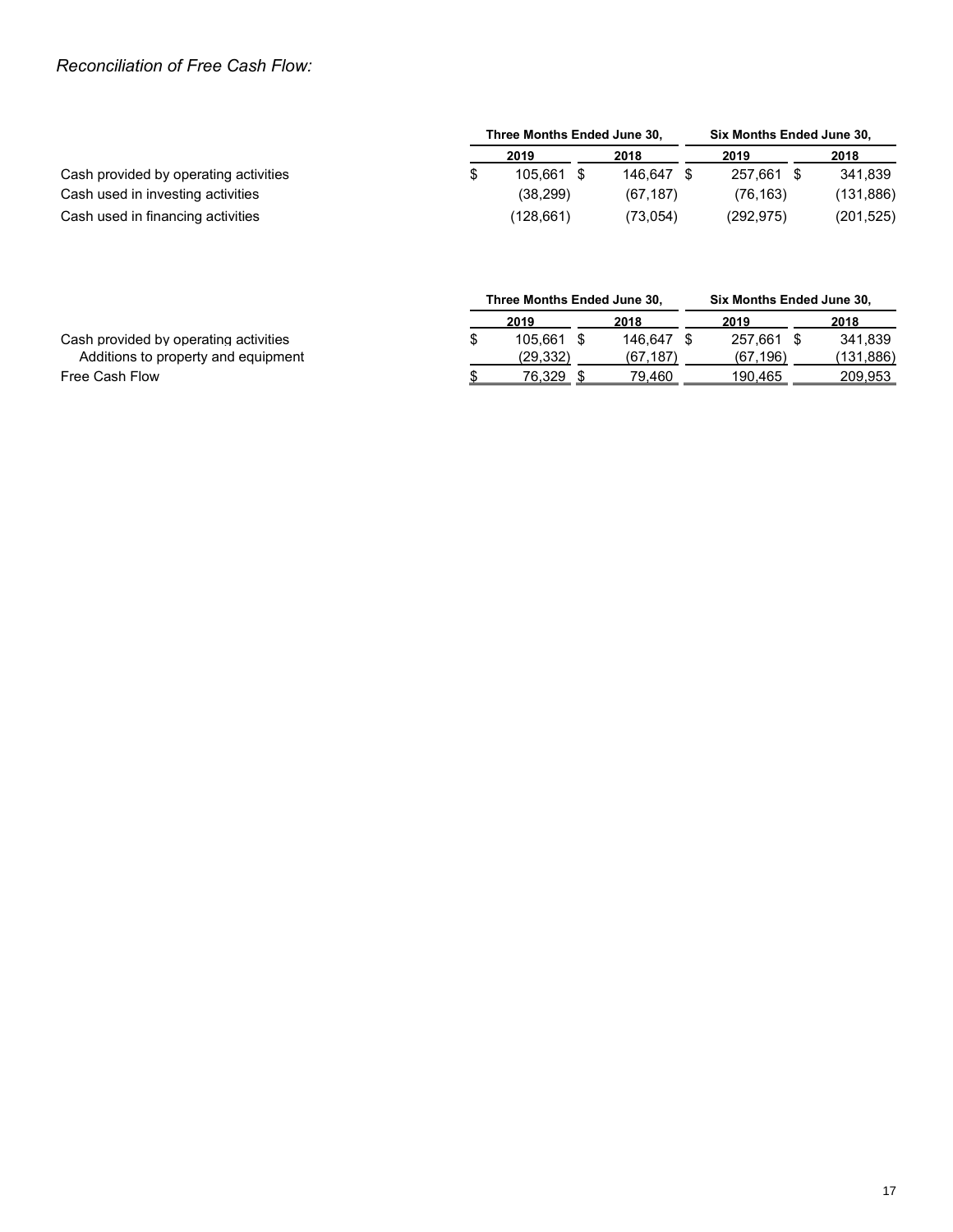## *Reconciliation of Net Income to LTM Adjusted EBITDA (for Net Debt Ratio):*

|                                                                  | <b>Three Months Ended</b> |              |  |              |    |              |              |            |
|------------------------------------------------------------------|---------------------------|--------------|--|--------------|----|--------------|--------------|------------|
|                                                                  |                           | Sep 30, 2018 |  | Dec 31, 2018 |    | Mar 31, 2019 | Jun 30, 2019 | <b>LTM</b> |
| Net income attributable to common stockholders                   | \$                        | 73,005 \$    |  | 84,400 \$    |    | 56,850 \$    | 27,838 \$    | 242,093    |
| (Income) loss from discontinued operations, net of<br>tax        |                           | (3,664)      |  | 1,478        |    | 1,452        | (1,350)      | (2,084)    |
| Net income attributable to noncontrolling interests $(1)$        |                           | 1,538        |  | 1,150        |    | 912          | 1,606        | 5,206      |
| Income from continuing operations<br>Adjustments:                |                           | 70,879       |  | 87,028       |    | 59,214       | 28,094       | 245,215    |
| Acquisition-related amortization <sup>(2a)</sup>                 |                           | 16,407       |  | 16,423       |    | 15,984       | 16,011       | 64,825     |
| Other, $net(4)$                                                  |                           | 1,905        |  | (2,237)      |    | 1,870        | 2,479        | 4,017      |
| Acquisition-related costs <sup>(6)</sup>                         |                           |              |  | 3,266        |    | 11,706       | 8,935        | 23,907     |
| Litigation costs $(5)$                                           |                           | 5,225        |  | 1,250        |    | 1,438        | 1,386        | 9,299      |
| Stock-based compensation                                         |                           | 15,245       |  | 15,818       |    | 15,694       | 18,295       | 65,052     |
| Depreciation and amortization of property and                    |                           | 76,226       |  | 77,963       |    | 75,348       | 79,209       | 308,746    |
| Amortization of capitalized implementation costs <sup>(2c)</sup> |                           | 10,099       |  | 11,407       |    | 12,111       | 9,627        | 43,244     |
| Amortization of upfront incentive consideration <sup>(3)</sup>   |                           | 18,207       |  | 20,298       |    | 19,128       | 19,846       | 77,479     |
| Interest expense, net                                            |                           | 39,291       |  | 40,208       |    | 38,013       | 39,608       | 157,120    |
| Provision for income taxes                                       |                           | 25,021       |  | (3,879)      |    | 11,843       | 12,145       | 45,130     |
| <b>Adjusted EBITDA</b>                                           |                           | $278,505$ \$ |  | 267,545      | \$ | $262,349$ \$ | $235,635$ \$ | 1,044,034  |
| Net Debt (total debt, less cash)                                 |                           |              |  |              |    |              |              | 3,007,906  |
| Net Debt / LTM Adjusted EBITDA                                   |                           |              |  |              |    |              |              | 2.9x       |

|                                                                  | <b>Three Months Ended</b> |           |              |              |              |  |            |
|------------------------------------------------------------------|---------------------------|-----------|--------------|--------------|--------------|--|------------|
|                                                                  | Sep 30, 2017              |           | Dec 31, 2017 | Mar 31, 2018 | Jun 30, 2018 |  | <b>LTM</b> |
| Net income attributable to common stockholders                   | \$                        | 90,989 \$ | 82,090 \$    | 87,880 \$    | 92,246 \$    |  | 353,205    |
| Loss (income) from discontinued operations, net of<br>tax        |                           | 529       | (296)        | 1,207        | (760)        |  | 680        |
| Net income attributable to noncontrolling interests $(1)$        | 1,307                     |           | 1,387        | 1,362        | 1,079        |  | 5,135      |
| Income from continuing operations<br>Adjustments:                | 92,825                    |           | 83,181       | 90,449       | 92,565       |  | 359,020    |
| Acquisition-related amortization <sup>(2a)</sup>                 | 20,226                    |           | 20,194       | 17,590       | 17,588       |  | 75,598     |
| Impairment and related charges                                   |                           |           | (10, 910)    |              |              |  | (10, 910)  |
| Loss on extinguishment of debt                                   | 1,012                     |           |              | 633          |              |  | 1,645      |
| Other, $net(4)$                                                  | 3,802                     |           | (56, 318)    | 1,106        | 7,735        |  | (43, 675)  |
| Restructuring and other costs                                    |                           |           | (1,329)      |              |              |  | (1, 329)   |
| Litigation (reimbursements) costs, net <sup>(5)</sup>            | (40, 929)                 |           | 963          | 828          | 1,020        |  | (38, 118)  |
| Stock-based compensation                                         | 11,655                    |           | 10,276       | 12,606       | 13,594       |  | 48,131     |
| Depreciation and amortization of property and                    | 66,332                    |           | 73,438       | 74,463       | 74,960       |  | 289,193    |
| Amortization of capitalized implementation costs <sup>(2c)</sup> | 10,484                    |           | 11,510       | 9,823        | 10,395       |  | 42,212     |
| Amortization of upfront incentive consideration <sup>(3)</sup>   | 18,005                    |           | 17,113       | 19,456       | 19,661       |  | 74,235     |
| Interest expense, net                                            | 38,919                    |           | 37,348       | 38,109       | 39.409       |  | 153,785    |
| Provision for income taxes                                       | 40,595                    |           | 71,201       | 36,275       | 75           |  | 148,146    |
| <b>Adjusted EBITDA</b>                                           | 262,926                   |           | 256,667      | 301,338      | 277,002      |  | 1,097,933  |

Net Debt (total debt, less cash)  $$3,090,737$ 

Net Debt / LTM Adjusted EBITDA 2.8x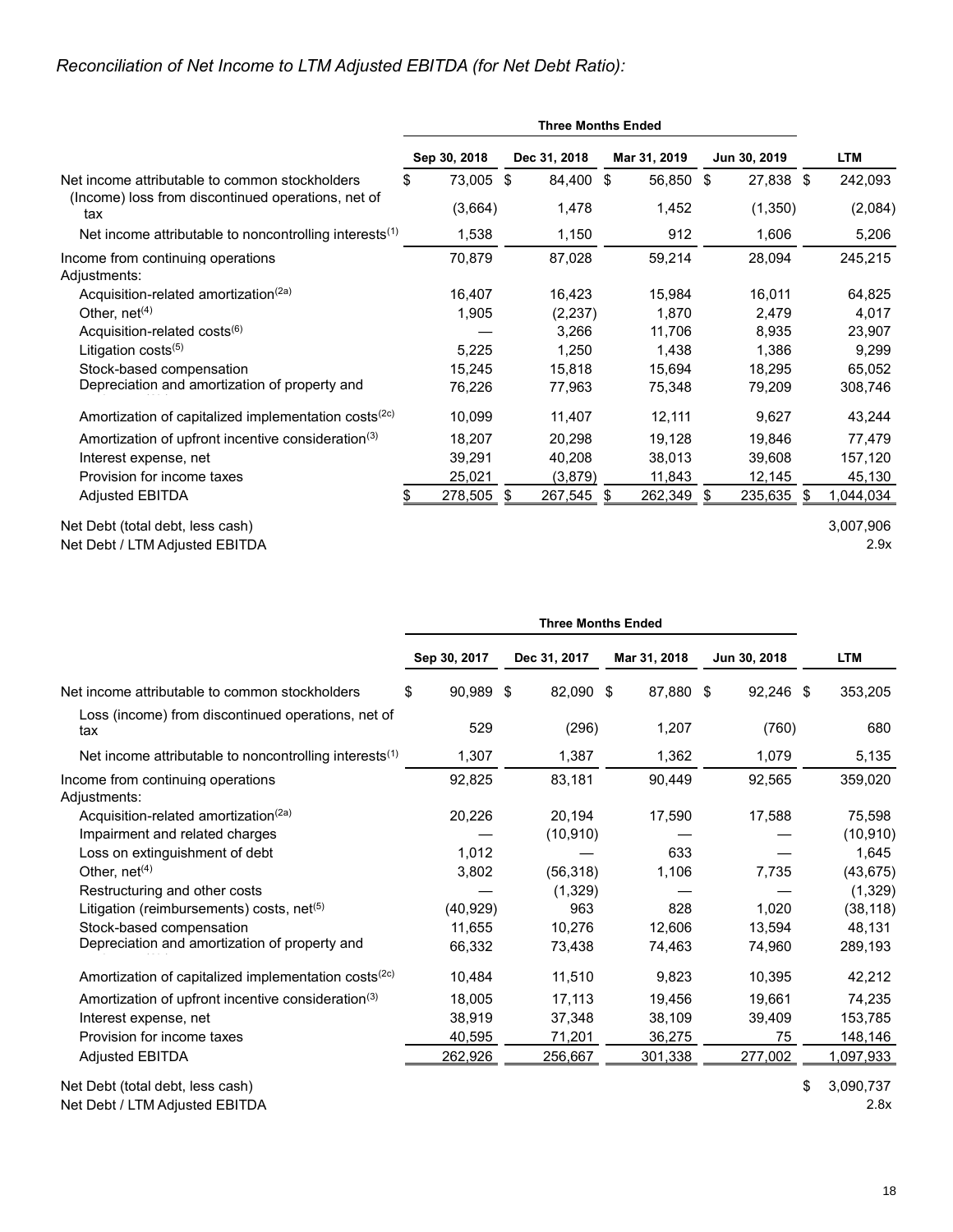*Reconciliation of operating income (loss) to Adjusted Gross Profit, Adjusted EBITDA and Adjusted Operating Income (Loss) by business segment:*

|                                                                |                                 |                                    | Three Months Ended June 30, 2019       |                |                       |
|----------------------------------------------------------------|---------------------------------|------------------------------------|----------------------------------------|----------------|-----------------------|
|                                                                | <b>Travel</b><br><b>Network</b> | <b>Airline</b><br><b>Solutions</b> | <b>Hospitality</b><br><b>Solutions</b> | Corporate      | <b>Total</b>          |
| Operating income (loss)                                        | 159.384<br>S                    | 22,660<br>\$                       | \$<br>$(5,746)$ \$                     | $(94, 385)$ \$ | 81.913                |
| Add back:                                                      |                                 |                                    |                                        |                |                       |
| Selling, general and administrative                            | 45,482                          | 22,442                             | 10,171                                 | 76,610         | 154,705               |
| Cost of revenue adjustments:                                   |                                 |                                    |                                        |                |                       |
| Depreciation and amortization <sup>(2)</sup>                   | 27,581                          | 40,699                             | 12,342                                 | 5,971          | 86,593                |
| Amortization of upfront incentive consideration <sup>(3)</sup> | 19,846                          |                                    |                                        |                | 19,846                |
| Stock-based compensation                                       |                                 |                                    |                                        | 7,381          | 7,381                 |
| <b>Adiusted Gross Profit</b>                                   | 252,293                         | 85,801                             | 16,767                                 | (4, 423)       | 350,438               |
| Selling, general and administrative                            | (45, 482)                       | (22, 442)                          | (10, 171)                              | (76, 610)      | (154, 705)            |
| Joint venture equity income                                    | 413                             |                                    |                                        |                | 413                   |
| Selling, general and administrative adjustments:               |                                 |                                    |                                        |                |                       |
| Depreciation and amortization <sup>(2)</sup>                   | 3,140                           | 2,586                              | 1,278                                  | 11,250         | 18,254                |
| Acquisition-related costs <sup>(6)</sup>                       |                                 |                                    |                                        | 8,935          | 8,935                 |
| Litigation costs $(5)$                                         |                                 |                                    |                                        | 1,386          | 1,386                 |
| Stock-based compensation                                       |                                 |                                    |                                        | 10,914         | 10,914                |
| <b>Adjusted EBITDA</b>                                         | 210,364                         | 65,945                             | 7,874                                  | (48, 548)      | 235,635               |
| Less:                                                          |                                 |                                    |                                        |                |                       |
| Depreciation and amortization <sup>(2)</sup>                   | 30.721                          | 43,285                             | 13,620                                 | 17,220         | 104,847               |
| Amortization of upfront incentive consideration <sup>(3)</sup> | 19,846                          |                                    |                                        |                | 19,846                |
| Acquisition-related amortization <sup>(2a)</sup>               |                                 |                                    |                                        | (16, 011)      | (16, 011)             |
| Adjusted Operating Income (Loss)                               | 159,797<br>\$                   | \$22,660                           | \$<br>$(5,746)$ \$                     |                | $(49,757)$ \$ 126,953 |
| Operating income margin                                        | 22.0%                           | 10.7%                              | <b>NM</b>                              | <b>NM</b>      | 8.2%                  |
| Adjusted Operating Income Margin                               | 22.1%                           | 10.7%                              | <b>NM</b>                              | <b>NM</b>      | 12.7%                 |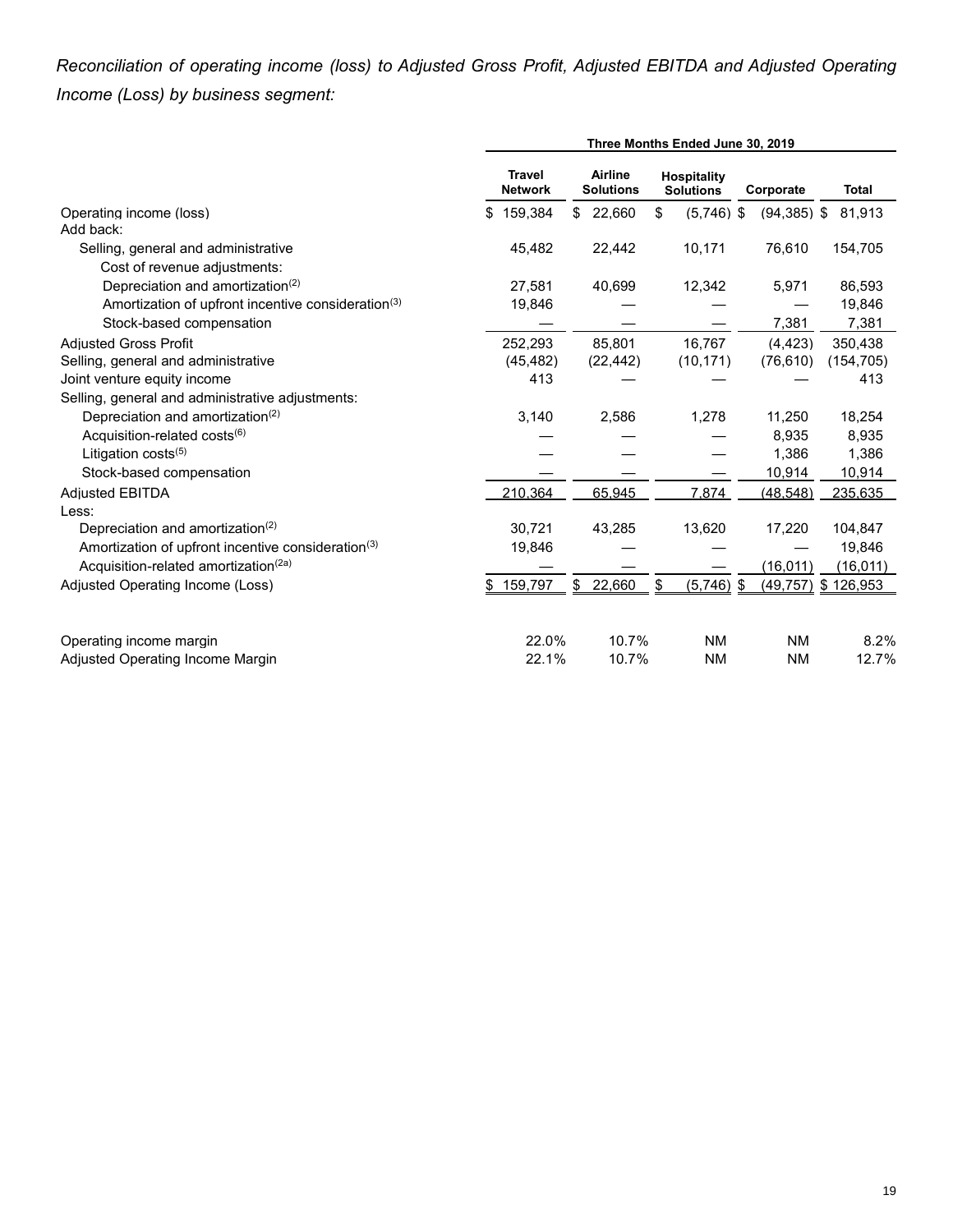|                                                                     | Three Months Ended June 30, 2018 |                             |                             |                                        |                                        |                          |           |                           |  |  |  |
|---------------------------------------------------------------------|----------------------------------|-----------------------------|-----------------------------|----------------------------------------|----------------------------------------|--------------------------|-----------|---------------------------|--|--|--|
|                                                                     | <b>Travel</b><br><b>Network</b>  | Airline<br><b>Solutions</b> |                             | <b>Hospitality</b><br><b>Solutions</b> |                                        | Corporate                |           | Total                     |  |  |  |
| Operating income (loss)<br>Add back:                                | \$<br>195,052                    | \$                          | 22,813                      | \$                                     | 1,964                                  | $(80,996)$ \$<br>\$      |           | 138,833                   |  |  |  |
| Selling, general and administrative<br>Cost of revenue adjustments: | 35,467                           |                             | 18,568                      |                                        | 8,043                                  | 61,706                   |           | 123,784                   |  |  |  |
| Depreciation and amortization <sup>(2)</sup>                        | 25,560                           |                             | 42,879                      |                                        | 8,646                                  | 7,928                    |           | 85,013                    |  |  |  |
| Amortization of upfront incentive consideration <sup>(3)</sup>      | 19,661                           |                             |                             |                                        |                                        |                          |           | 19,661                    |  |  |  |
| Stock-based compensation                                            |                                  |                             |                             |                                        |                                        | 6,387                    |           | 6,387                     |  |  |  |
| <b>Adjusted Gross Profit</b>                                        | 275,740                          |                             | 84,260                      |                                        | 18,653                                 | (4, 975)                 |           | 373,678                   |  |  |  |
| Selling, general and administrative                                 | (35, 467)                        |                             | (18, 568)                   |                                        | (8,043)                                | (61, 706)                |           | (123, 784)                |  |  |  |
| Joint venture equity income                                         | 951                              |                             |                             |                                        |                                        |                          |           | 951                       |  |  |  |
| Selling, general and administrative adjustments:                    |                                  |                             |                             |                                        |                                        |                          |           |                           |  |  |  |
| Depreciation and amortization <sup>(2)</sup>                        | 2,875                            |                             | 3,424                       |                                        | 344                                    | 11,287                   |           | 17,930                    |  |  |  |
| Litigation costs(5)                                                 |                                  |                             |                             |                                        |                                        | 1,020                    |           | 1,020                     |  |  |  |
| Stock-based compensation                                            |                                  |                             |                             |                                        |                                        | 7,207                    |           | 7,207                     |  |  |  |
| <b>Adjusted EBITDA</b>                                              | 244,099                          |                             | 69,116                      |                                        | 10,954                                 | (47, 167)                |           | 277,002                   |  |  |  |
| Less:                                                               |                                  |                             |                             |                                        |                                        |                          |           |                           |  |  |  |
| Depreciation and amortization <sup>(2)</sup>                        | 28,435                           |                             | 46,303                      |                                        | 8,990                                  | 19,215                   |           | 102,943                   |  |  |  |
| Amortization of upfront incentive consideration <sup>(3)</sup>      | 19,661                           |                             |                             |                                        |                                        |                          |           | 19,661                    |  |  |  |
| Acquisition-related amortization <sup>(2a)</sup>                    |                                  |                             |                             |                                        |                                        | (17, 588)                |           | (17, 588)                 |  |  |  |
| Adjusted Operating Income (Loss)                                    | \$<br>196,003                    | $\frac{1}{2}$               | 22,813                      | \$                                     | 1,964                                  | \$<br><u>(48,794) \$</u> |           | 171,986                   |  |  |  |
|                                                                     |                                  |                             |                             |                                        |                                        |                          |           |                           |  |  |  |
| Operating income margin                                             | 27.1%                            |                             | 11.1%                       |                                        | 2.9%                                   | <b>NM</b>                |           | 14.1%                     |  |  |  |
| Adjusted Operating Income Margin                                    | 27.2%                            |                             | 11.1%                       |                                        | 2.9%                                   | <b>NM</b>                |           | 17.5%                     |  |  |  |
|                                                                     | Six Months Ended June 30, 2019   |                             |                             |                                        |                                        |                          |           |                           |  |  |  |
|                                                                     |                                  |                             |                             |                                        |                                        |                          |           |                           |  |  |  |
|                                                                     | Travel<br><b>Network</b>         |                             | Airline<br><b>Solutions</b> |                                        | <b>Hospitality</b><br><b>Solutions</b> | Corporate                |           | <b>Total</b>              |  |  |  |
| Operating income (loss)<br>Add back:                                | \$352,023                        |                             | \$38,084                    |                                        | \$(11, 463)                            |                          |           | $$$ (186,324) $$$ 192,320 |  |  |  |
| Selling, general and administrative<br>Cost of revenue adjustments: | 88,942                           |                             | 45,119                      |                                        | 20,131                                 | 151,904                  |           | 306,096                   |  |  |  |
| Depreciation and amortization <sup>(2)</sup>                        | 55,034                           |                             | 80,729                      |                                        | 23,809                                 | 11,941                   |           | 171,513                   |  |  |  |
| Amortization of upfront incentive consideration <sup>(3)</sup>      | 38,974                           |                             |                             |                                        |                                        |                          |           | 38,974                    |  |  |  |
| Stock-based compensation                                            |                                  |                             |                             |                                        |                                        | 14,625                   |           | 14,625                    |  |  |  |
| <b>Adjusted Gross Profit</b>                                        | 534,973                          |                             | 163,932                     |                                        | 32,477                                 | (7, 854)                 |           | 723,528                   |  |  |  |
| Selling, general and administrative                                 | (88, 942)                        |                             | (45, 119)                   |                                        | (20, 131)                              | (151, 904)               |           | (306,096)                 |  |  |  |
| Joint venture equity income                                         | 946                              |                             |                             |                                        |                                        |                          |           | 946                       |  |  |  |
| Selling, general and administrative adjustments:                    |                                  |                             |                             |                                        |                                        |                          |           |                           |  |  |  |
| Depreciation and amortization <sup>(2)</sup>                        | 6,242                            |                             | 5,526                       |                                        | 2,533                                  | 22,476                   |           | 36,777                    |  |  |  |
| Acquisition-related costs(6)                                        |                                  |                             |                             |                                        |                                        | 20,641                   |           | 20,641                    |  |  |  |
| Litigation costs <sup>(5)</sup>                                     |                                  |                             |                             |                                        |                                        | 2,824                    |           | 2,824                     |  |  |  |
| Stock-based compensation                                            |                                  |                             |                             |                                        |                                        | 19,364                   |           | 19,364                    |  |  |  |
| <b>Adjusted EBITDA</b>                                              | 453,219                          |                             | 124,339                     |                                        | 14,879                                 | (94, 453)                |           | 497,984                   |  |  |  |
| Less:                                                               |                                  |                             |                             |                                        |                                        |                          |           |                           |  |  |  |
| Depreciation and amortization <sup>(2)</sup>                        | 61,276                           |                             | 86,255                      |                                        | 26,342                                 | 34,417                   |           | 208,290                   |  |  |  |
| Amortization of upfront incentive consideration <sup>(3)</sup>      | 38,974                           |                             |                             |                                        |                                        |                          |           | 38,974                    |  |  |  |
| Acquisition-related amortization <sup>(2a)</sup>                    |                                  |                             |                             |                                        |                                        | (31, 995)                |           | (31, 995)                 |  |  |  |
| Adjusted Operating Income (Loss)                                    | \$352,969                        |                             | 38,084<br>\$                | $\frac{1}{2}$                          | (11, 463)                              | \$<br>(96, 875)          |           | \$282,715                 |  |  |  |
| Operating income margin                                             | 23.5%                            |                             | 9.0%                        |                                        | <b>NM</b>                              |                          | <b>NM</b> | 9.4%                      |  |  |  |
|                                                                     |                                  |                             |                             |                                        |                                        |                          |           |                           |  |  |  |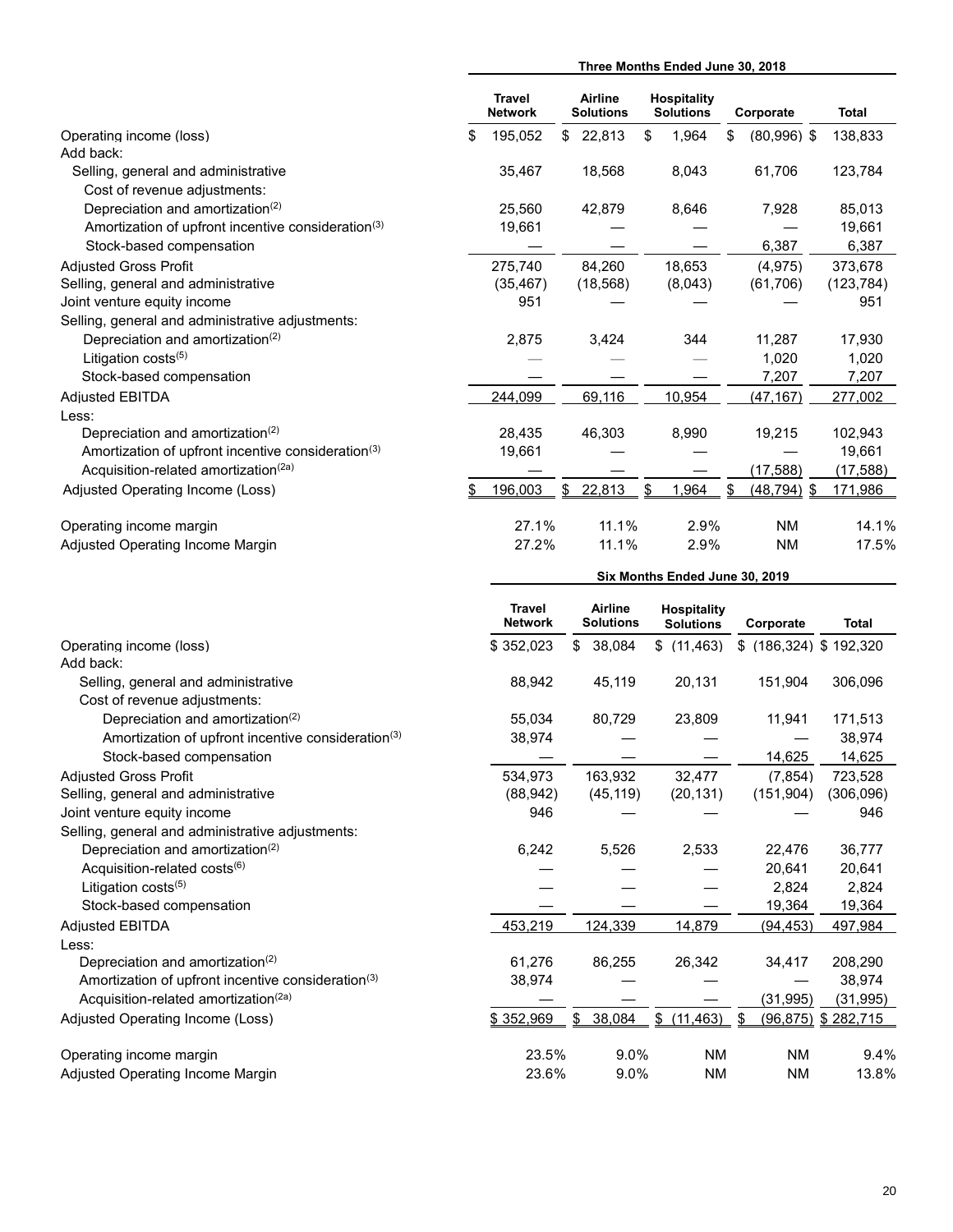|                                                                | Six Months Ended June 30, 2018  |                                    |    |                                        |  |                           |              |  |  |
|----------------------------------------------------------------|---------------------------------|------------------------------------|----|----------------------------------------|--|---------------------------|--------------|--|--|
|                                                                | <b>Travel</b><br><b>Network</b> | <b>Airline</b><br><b>Solutions</b> |    | <b>Hospitality</b><br><b>Solutions</b> |  | Corporate                 | <b>Total</b> |  |  |
| Operating income (loss)                                        | \$<br>405,725                   | \$<br>53,525                       | \$ | 4,101                                  |  | $$$ (159,117) $$$ 304,234 |              |  |  |
| Add back:                                                      |                                 |                                    |    |                                        |  |                           |              |  |  |
| Selling, general and administrative                            | 75,972                          | 36,784                             |    | 17,459                                 |  | 123,680                   | 253,895      |  |  |
| Cost of revenue adjustments:                                   |                                 |                                    |    |                                        |  |                           |              |  |  |
| Depreciation and amortization <sup>(2)</sup>                   | 52,942                          | 83,714                             |    | 17,336                                 |  | 14,947                    | 168,939      |  |  |
| Amortization of upfront incentive consideration <sup>(3)</sup> | 39,117                          |                                    |    |                                        |  |                           | 39,117       |  |  |
| Stock-based compensation                                       |                                 |                                    |    |                                        |  | 12,072                    | 12,072       |  |  |
| <b>Adiusted Gross Profit</b>                                   | 573,756                         | 174,023                            |    | 38.896                                 |  | (8, 418)                  | 778.257      |  |  |
| Selling, general and administrative                            | (75, 972)                       | (36, 784)                          |    | (17, 459)                              |  | (123,680)                 | (253, 895)   |  |  |
| Joint venture equity income                                    | 2,122                           |                                    |    |                                        |  |                           | 2,122        |  |  |
| Selling, general and administrative adjustments:               |                                 |                                    |    |                                        |  |                           |              |  |  |
| Depreciation and amortization <sup>(2)</sup>                   | 5,780                           | 6,296                              |    | 1,276                                  |  | 22,528                    | 35,880       |  |  |
| Litigation $costs^{(3)}$                                       |                                 |                                    |    |                                        |  | 1.848                     | 1,848        |  |  |
| Stock-based compensation                                       |                                 |                                    |    |                                        |  | 14,128                    | 14,128       |  |  |
| <b>Adiusted EBITDA</b>                                         | 505,686                         | 143,535                            |    | 22,713                                 |  | (93, 594)                 | 578,340      |  |  |
| Less:                                                          |                                 |                                    |    |                                        |  |                           |              |  |  |
| Depreciation and amortization <sup>(2)</sup>                   | 58,722                          | 90,010                             |    | 18,612                                 |  | 37,475                    | 204,819      |  |  |
| Amortization of upfront incentive consideration <sup>(3)</sup> | 39,117                          |                                    |    |                                        |  |                           | 39,117       |  |  |
| Acquisition-related amortization <sup>(2a)</sup>               |                                 |                                    |    |                                        |  | (35, 178)                 | (35, 178)    |  |  |
| Adjusted Operating Income (Loss)                               | 407,847                         | \$<br>53,525                       | \$ | 4,101                                  |  | $(95,891)$ \$             | 369,582      |  |  |
| Operating income margin                                        | 28.2%                           | 13.0%                              |    | 3.0%                                   |  | <b>NM</b>                 | 15.4%        |  |  |
| Adjusted Operating Income Margin                               | 28.3%                           | 13.0%                              |    | 3.0%                                   |  | <b>NM</b>                 | 18.7%        |  |  |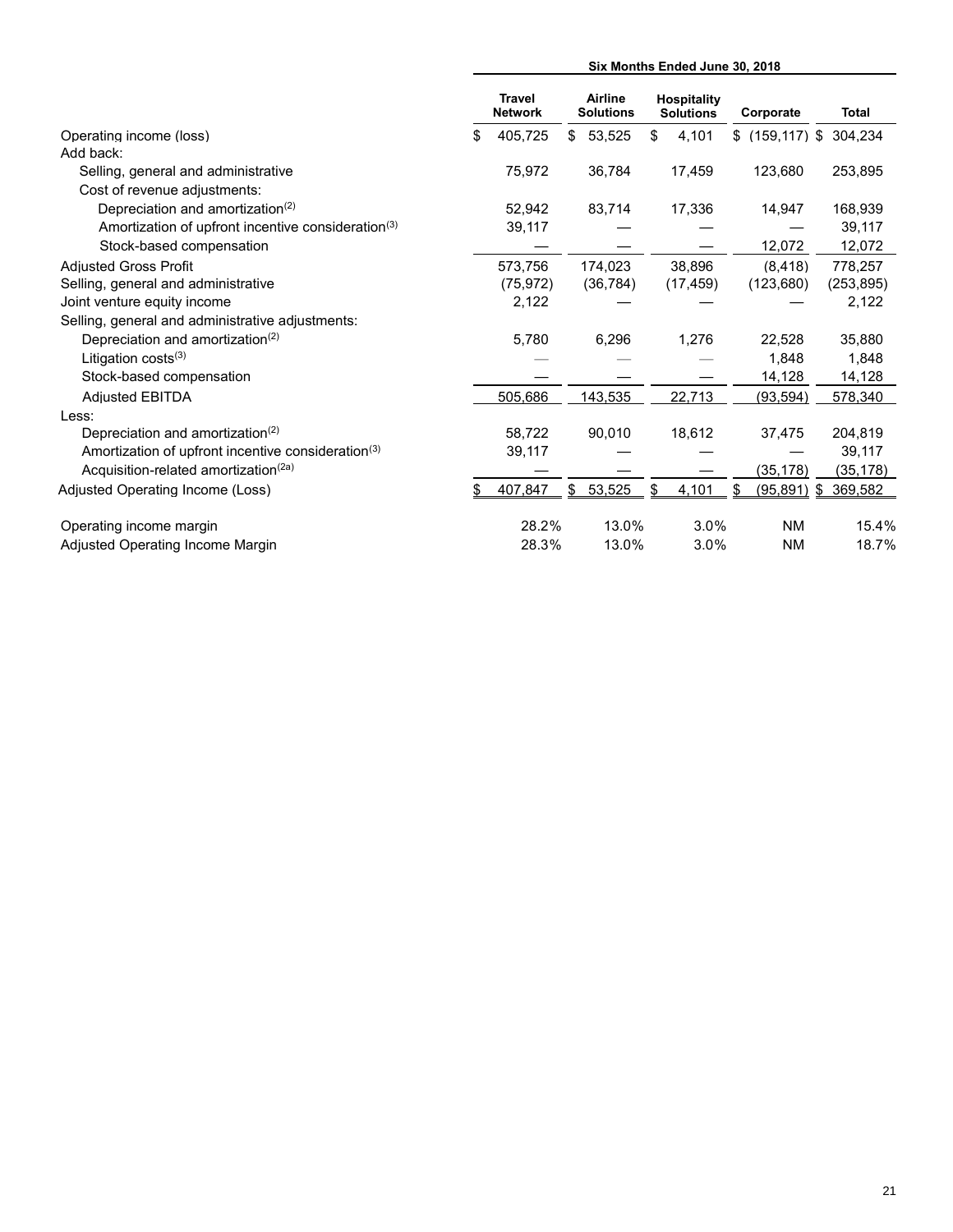### **Non-GAAP Financial Measures**

We have included both financial measures compiled in accordance with GAAP and certain non-GAAP financial measures, including Adjusted Gross Profit, Adjusted Operating Income (Loss), Adjusted Net Income from continuing operations ("Adjusted Net Income"), Adjusted EBITDA, Adjusted EBITDA Less Capitalized Software Development, Adjusted EPS, Free Cash Flow and ratios based on these financial measures.

We define Adjusted Gross Profit as operating income (loss) adjusted for selling, general and administrative expenses, the cost of revenue portion of depreciation and amortization, amortization of upfront incentive consideration and stock-based compensation included in cost of revenue.

We define Adjusted Operating Income (Loss) as operating income (loss) adjusted for joint venture equity income, acquisition-related amortization, acquisition-related costs, litigation costs (reimbursements), net and stock-based compensation.

We define Adjusted Net Income as net income attributable to common stockholders adjusted for income (loss) from discontinued operations, net of tax, net income attributable to noncontrolling interests, acquisition-related amortization, loss on extinguishment of debt, other, net, acquisition-related costs, litigation costs (reimbursements), net, stock-based compensation and tax impact of net income adjustments.

We define Adjusted EBITDA as Adjusted Net Income adjusted for depreciation and amortization of property and equipment, amortization of capitalized implementation costs, amortization of upfront incentive consideration, interest expense, net, and the remaining provision for income taxes.

We define Adjusted EBITDA Less Capitalized Software Development as Adjusted Net Income adjusted for depreciation and amortization of property and equipment, amortization of capitalized implementation costs, amortization of upfront incentive consideration, interest expense, net, the remaining provision for income taxes and capitalized software development.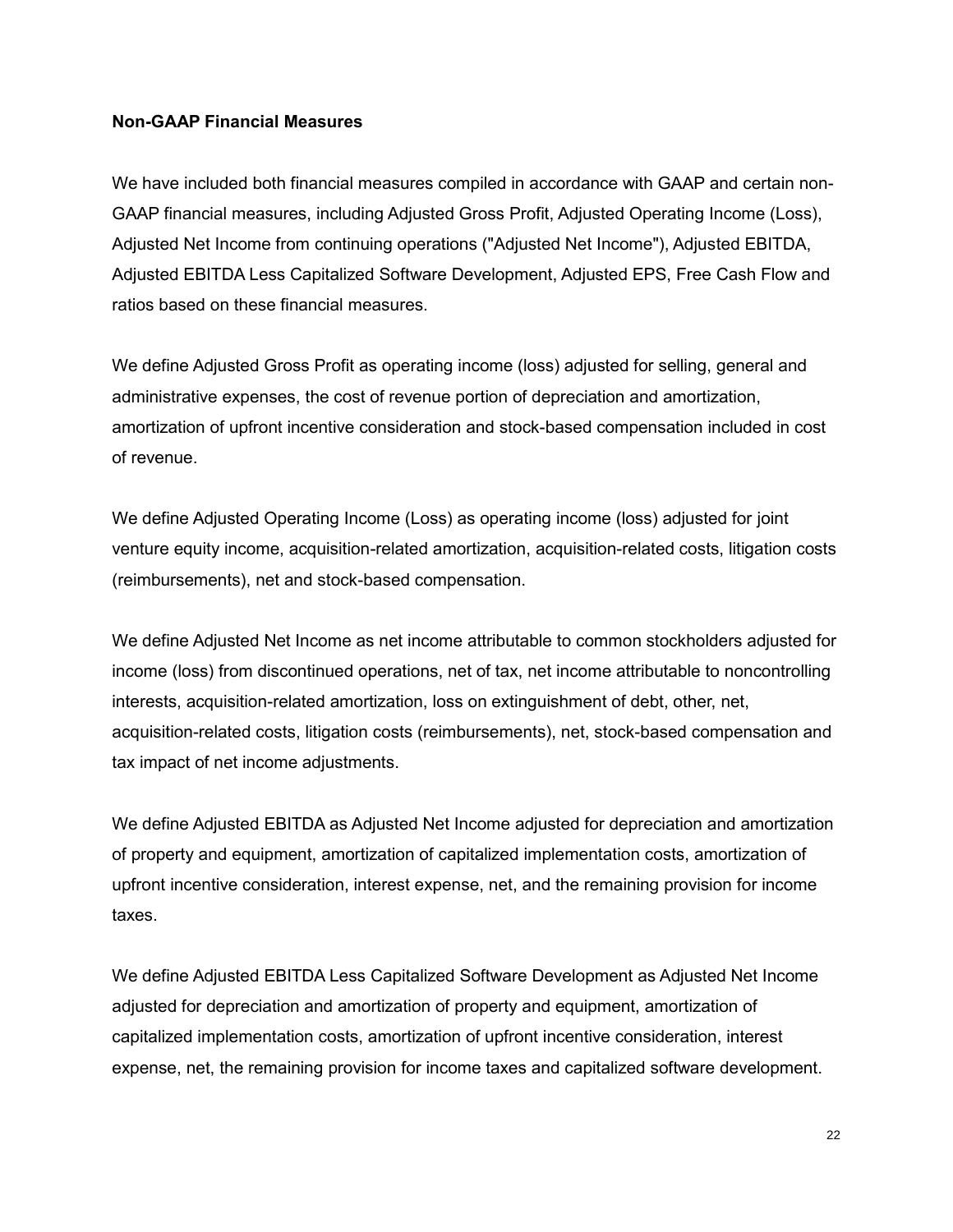We define Adjusted EPS as Adjusted Net Income divided by diluted weighted-average common shares outstanding.

We define Free Cash Flow as cash provided by operating activities less cash used in additions to property and equipment.

These non-GAAP financial measures are key metrics used by management and our board of directors to monitor our ongoing core operations because historical results have been significantly impacted by events that are unrelated to our core operations as a result of changes to our business and the regulatory environment. We believe that these non-GAAP financial measures are used by investors, analysts and other interested parties as measures of financial performance and to evaluate our ability to service debt obligations, fund capital expenditures and meet working capital requirements. We also believe that Adjusted Gross Profit, Adjusted Operating Income (Loss), Adjusted Net Income, Adjusted EBITDA, Adjusted EBITDA Less Capitalized Software Development and Adjusted EPS assist investors in company-to-company and period-to-period comparisons by excluding differences caused by variations in capital structures (affecting interest expense), tax positions and the impact of depreciation and amortization expense. In addition, amounts derived from Adjusted EBITDA are a primary component of certain covenants under our senior secured credit facilities.

Adjusted Gross Profit, Adjusted Operating Income (Loss), Adjusted Net Income, Adjusted EBITDA, Adjusted EBITDA Less Capitalized Software Development, Adjusted EPS, Free Cash Flow and ratios based on these financial measures are not recognized terms under GAAP. These non-GAAP financial measures and ratios based on them have important limitations as analytical tools, and should not be viewed in isolation and do not purport to be alternatives to net income as indicators of operating performance or cash flows from operating activities as measures of liquidity. These non-GAAP financial measures and ratios based on them are unaudited and exclude some, but not all, items that affect net income or cash flows from operating activities and these measures may vary among companies. Our use of these measures has limitations as an analytical tool, and you should not consider them in isolation or as substitutes for analysis of our results as reported under GAAP. Some of these limitations are: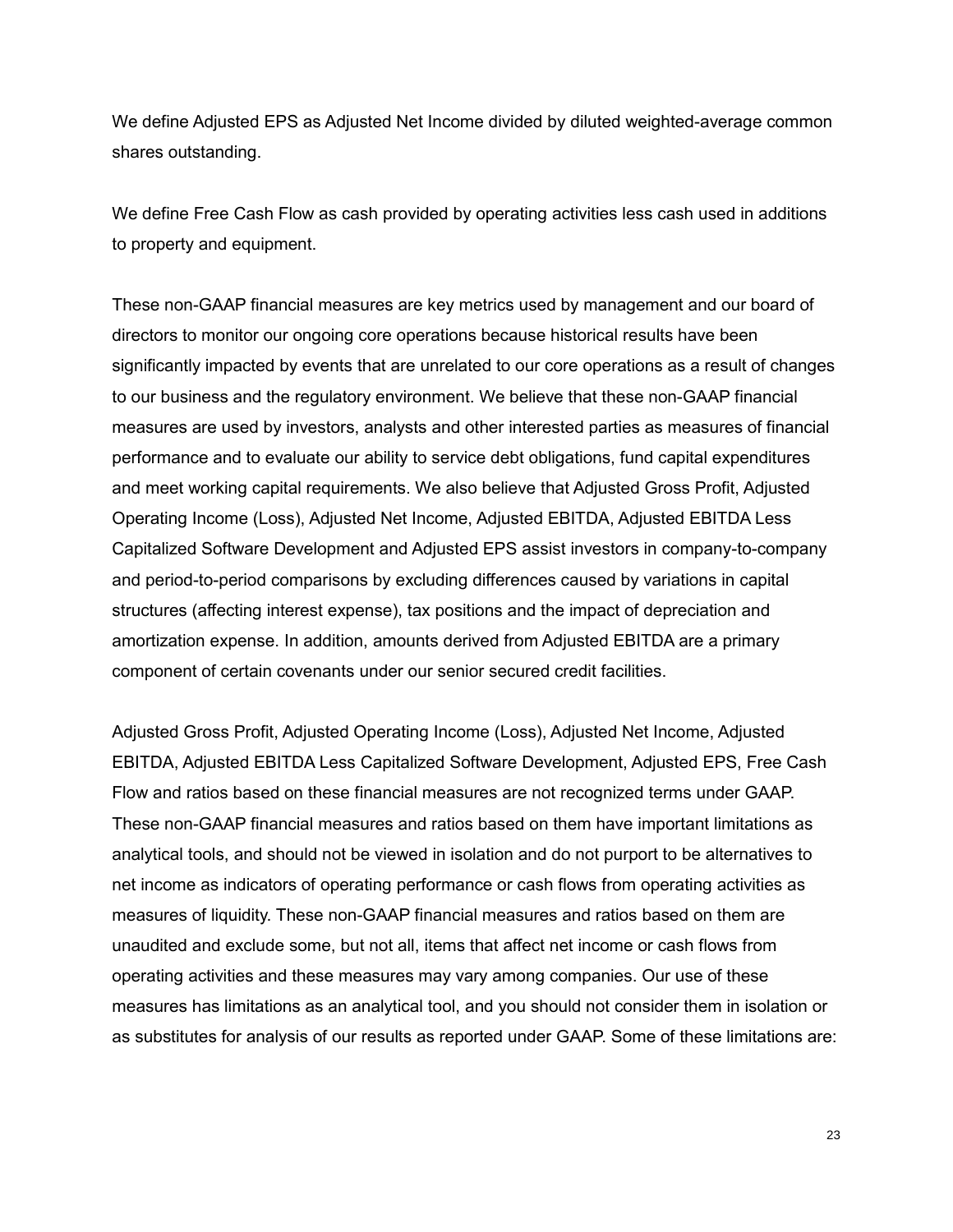- these non-GAAP financial measures exclude certain recurring, non-cash charges such as stock-based compensation expense and amortization of acquired intangible assets;
- although depreciation and amortization are non-cash charges, the assets being depreciated and amortized may have to be replaced in the future, and Adjusted Gross Profit, Adjusted EBITDA and Adjusted EBITDA Less Capitalized Software Development do not reflect cash requirements for such replacements;
- Adjusted Operating Income (Loss), Adjusted Net Income, Adjusted EBITDA and Adjusted EBITDA Less Capitalized Software Development do not reflect changes in, or cash requirements for, our working capital needs;
- Adjusted EBITDA and Adjusted EBITDA Less Capitalized Software Development do not reflect the interest expense or the cash requirements necessary to service interest or principal payments on our indebtedness;
- Adjusted EBITDA and Adjusted EBITDA Less Capitalized Software Development do not reflect tax payments that may represent a reduction in cash available to us;
- Free Cash Flow removes the impact of accrual-basis accounting on asset accounts and nondebt liability accounts, and does not reflect the cash requirements necessary to service the principal payments on our indebtedness; and
- other companies, including companies in our industry, may calculate Adjusted Gross Profit, Adjusted Operating Income (Loss), Adjusted Net Income, Adjusted EBITDA, Adjusted EBITDA Less Capitalized Software Development, Adjusted EPS or Free Cash Flow differently, which reduces their usefulness as comparative measures.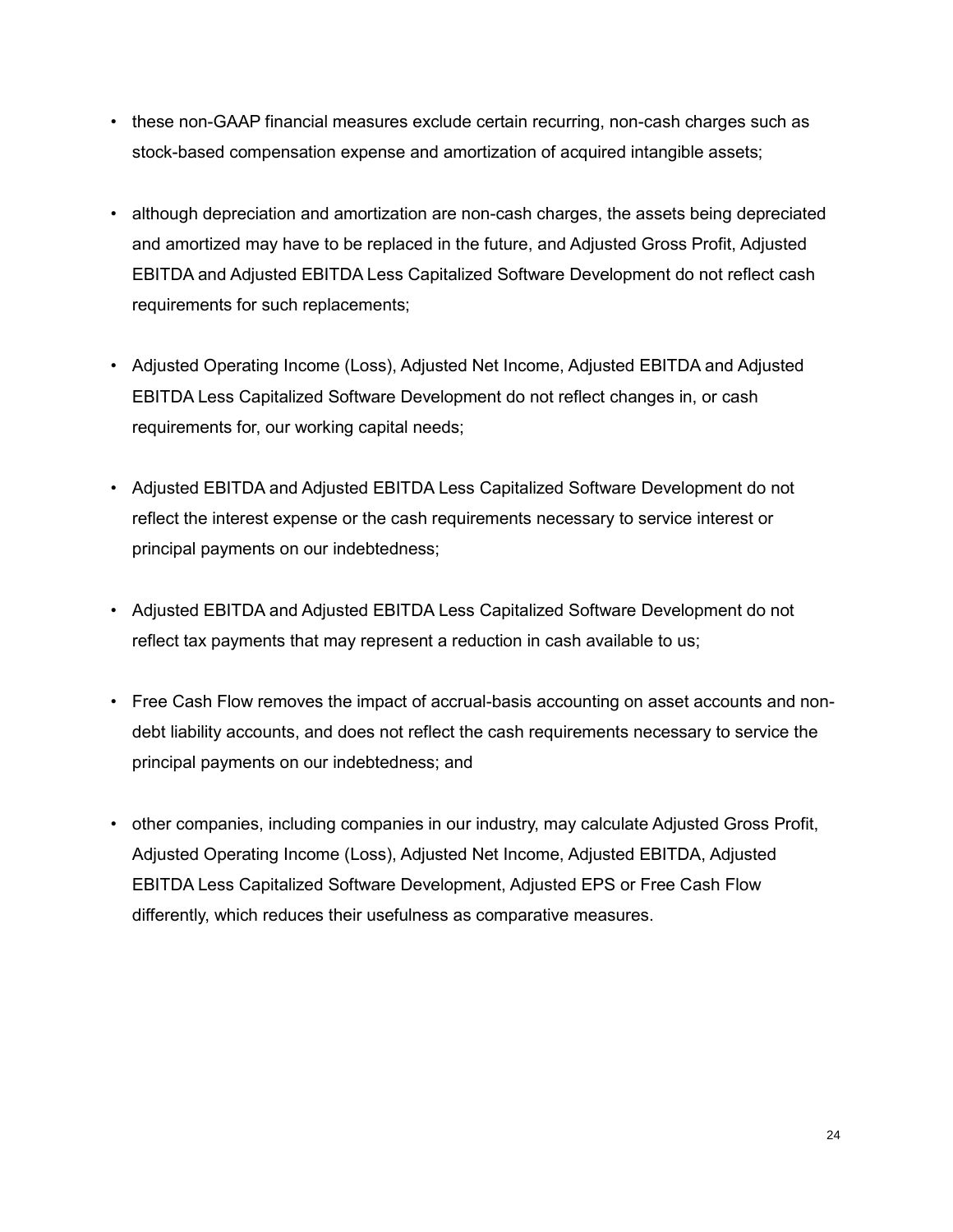### **Non-GAAP Footnotes**

- (1) Net income attributable to noncontrolling interests represents an adjustment to include earnings allocated to noncontrolling interests held in (i) Sabre Travel Network Middle East of 40%, (ii) Sabre Seyahat Dagitim Sistemleri A.S. of 40%, (iii) Abacus International Lanka Pte Ltd of 40%, and (iv) Sabre Bulgaria of 40%.
- (2) Depreciation and amortization expenses:

a. Acquisition-related amortization represents amortization of intangible assets resulting from purchase accounting.

b. Depreciation and amortization of property and equipment includes software developed for internal use.

c. Amortization of capitalized implementation costs represents amortization of upfront costs to implement new customer contracts under our SaaS and hosted revenue model, as well as amortization of contract acquisition costs.

- (3) Our Travel Network business at times provides upfront incentive consideration to travel agency subscribers at the inception or modification of a service contract, which are capitalized and amortized to cost of revenue over an average expected life of the service contract, generally over three to ten years. This consideration is made with the objective of increasing the number of clients or to ensure or improve customer loyalty. These service contract terms are established such that the supplier and other fees generated over the life of the contract will exceed the cost of the incentive consideration provided up front. These service contracts with travel agency subscribers require that the customer commit to achieving certain economic objectives and generally have terms requiring repayment of the upfront incentive consideration if those objectives are not met.
- (4) Other, net primarily includes foreign exchange gains and losses related to the remeasurement of foreign currency denominated balances included in our consolidated balance sheets into the relevant functional currency.
- (5) Litigation costs, net represent charges associated with antitrust litigation.
- (6) Acquisition-related costs represent fees and expenses incurred associated with the 2018 agreement to acquire Farelogix.
- (7) The tax impact on net income adjustments includes the tax effect of each separate adjustment based on the statutory tax rate for the jurisdiction(s) in which the adjustment was taxable or